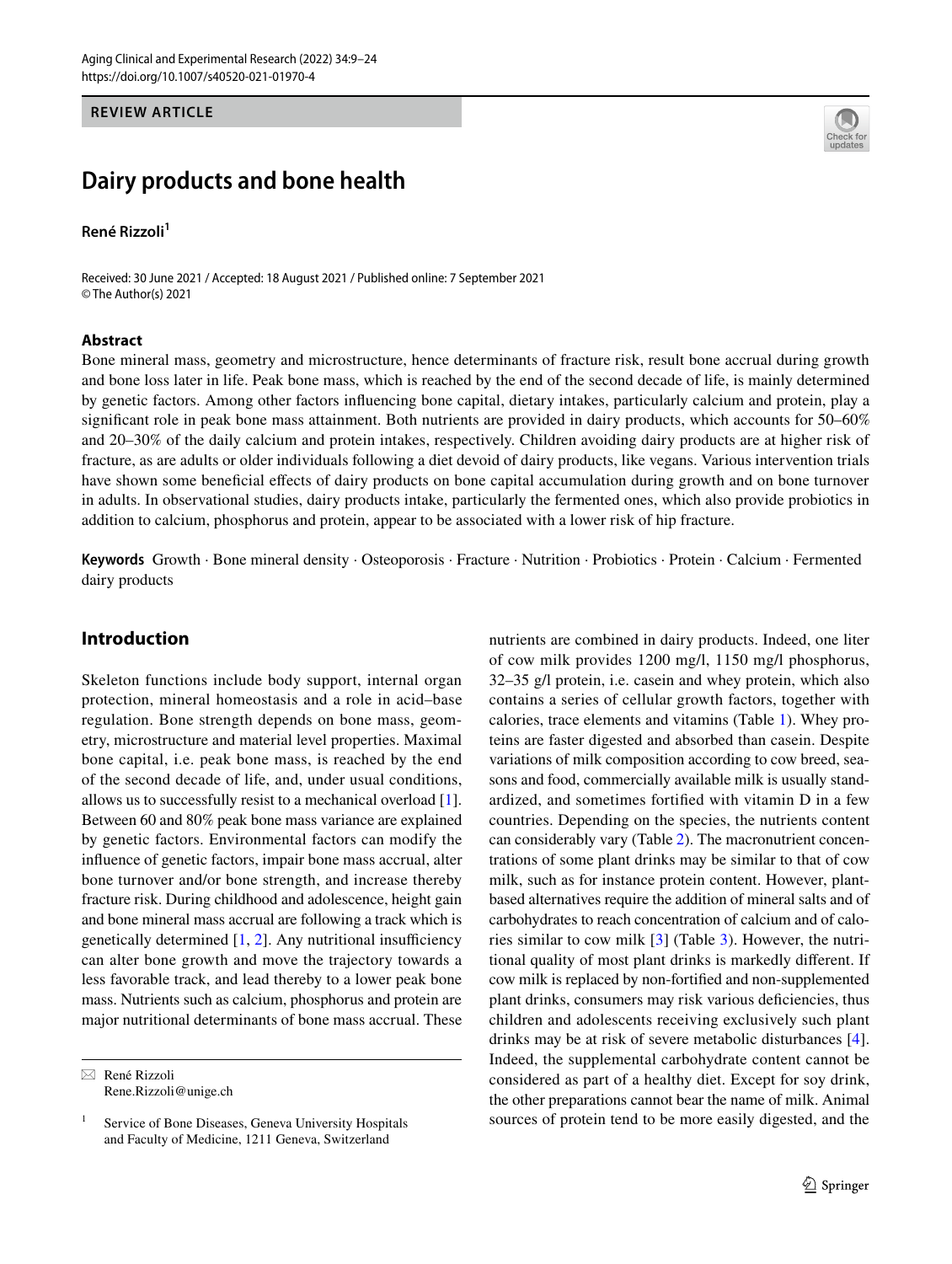<span id="page-1-0"></span>

| Dairy food                       | Calcium (mg) | Potassium (mg) | Phosphorus<br>(mg) | Protein $(g)$ |
|----------------------------------|--------------|----------------|--------------------|---------------|
| Milk, full-fat 3.7%              | 119          | 151            | 93                 | 3.3           |
| Milk, skimmed                    | 122          | 156            | 101                | 3.4           |
| Yoghurt, plain low-fat*          | 183          | 234            | 144                | 5.3           |
| Yoghurt, fruit low-fat           | 169          | 216            | 133                | 4.9           |
| Cheddar cheese                   | 721          | 98             | 512                | 24.9          |
| Cottage cheese, non-fat          | 86           | 137            | 190                | 10.3          |
| Ice cream, soft serve, chocolate | 131          | 177            | 116                | 4.1           |
|                                  |              |                |                    |               |

Data are from the USDA National Nutrient Database for Standard Reference, release 26. 2013 Available at: <http://ndb.nal.usda.gov/ndb/nutrients/index>

<span id="page-1-1"></span>**Table 2** Chemical constituents of human, cow, goat, sheep, camel and buffalo milk

| Milk            | Protein<br>g/100 g | Lactose<br>g/100 g | Fat $g/100 g$ | Calcium<br>$mg/100$ ml | pН   |
|-----------------|--------------------|--------------------|---------------|------------------------|------|
| Human           | 1.25               | 6.95               | 3.20          | 32.00                  | 7.20 |
| C <sub>ow</sub> | 3.40               | 4.80               | 3.75          | 112.00                 | 6.60 |
| Goat            | 3.30               | 4.40               | 3.90          | 130.00                 | 6.60 |
| Sheep           | 6.35               | 5.00               | 6.90          | 197.50                 | 6.60 |
| Camel           | 2.95               | 4.30               | 3.60          | 94.40                  | 6.50 |
| Buffalo         | 4.52               | 4.80               | 7.94          | 173.4                  | 6.77 |

From [\[80\]](#page-14-0)

distribution of essential amino acids is considered to better

ft human requirements, particularly for muscle and bone formation [[5\]](#page-12-4).

Dairy products are consumed by humans since millennia, as indicated by processed dairy residues detected in pottery vessels found in Dalmatian cost or in Anatolia, and going back to 6000 BC [\[6](#page-12-5), [7\]](#page-12-6). Consumption of cow, sheep or goat milk is confrmed by fnding dairy protein in dental calculus from northeastern Africa at least 6 millennia ago [[8\]](#page-12-7). The frst mention in the literature of cheese making is likely in the Odissey of Homer (chant IX), written around 750 BC. Fermented dairy products like cheese and yoghurts have allowed the preservation, the transport and an easier digestion of milk.

The role of the consumption of dairy products, which are a complex combination of macronutrients and micronutrients, in adult bone homeostasis is still debated. Indeed,

<span id="page-1-2"></span>**Table 3** The nutritional profle of cow´s milk and plant-based alternatives, with and without fortifcation

|                   |      | Nutritional content per 100 ml of beverage |                         |              |                |                          |           |                            |
|-------------------|------|--------------------------------------------|-------------------------|--------------|----------------|--------------------------|-----------|----------------------------|
|                   | Milk | Soy drink                                  | Soy drink,<br>fortified | Almond drink | Rice drink     | Rice drink,<br>fortified | Oat drink | Oat<br>drink,<br>fortified |
| Energy, kcal      | 64   | 55                                         | 45                      | 47           | 50             | 54                       | 50        | 45                         |
| Energy, kJ        | 268  | 230                                        | 188                     | 197          | 209            | 226                      | 209       | 188                        |
| Protein, g        | 3.4  | 3.1                                        | 3.3                     | 0.7          | 0.1            | 0.1                      | 0.6       | 0.5                        |
| Total lipid, g    | 3.5  | 2.3                                        | 1.9                     | 2.2          | 0.9            | 0.9                      | 1         | 1.6                        |
| Carbohydrate, g   | 4.9  | 5.3                                        | 3.6                     | 5.9          | 10.3           | 11.4                     | 9.7       | 7.2                        |
| Vitamin A, RE     | 35.3 | $\mathbf{0}$                               | $\mathbf{0}$            | $\mathbf{0}$ | $\overline{0}$ | $\overline{0}$           | 0.34      | $\mathbf{0}$               |
| Vitamin B2, mg    | 0.18 | 0.01                                       | 0.02                    | 0.02         | $\mathbf{0}$   | $\mathbf{0}$             | 0.01      | 0.01                       |
| Vitamin B12, µg   | 0.39 | $\overline{0}$                             | NA                      | NA.          | <b>NA</b>      | NA                       | NA        | NA                         |
| Calcium, mg       | 119  | 9.86                                       | 74.5                    | 8.8          | 1.85           | 84.3                     | 6.56      | 126                        |
| $\chi$ and $\chi$ | 0.36 | 0.25                                       | 0.28                    | 0.11         | 0.03           | 0.05                     | 0.41      | 0.08                       |
| Iron, mg          | 0.02 | 0.45                                       | 0.5                     | 0.12         | 0.01           | 0.23                     | 0.03      | 0.44                       |
| Iodine, µg        | 16.5 | 1.3                                        | 9.35                    | 0.89         | 1.04           | 2.5                      | 0.418     | 5.9                        |
| Phosphorus, mg    | 91   | 44.1                                       | 41.5                    | 14.3         | 7.39           | 28                       | 13.2      | 16.9                       |

Data from the Danish National Food Institute, food D Frida food data. DTU Fødevareinstituttet.<https://frida.fooddata.dk/>

*RE* retinol equivalents, *NA* not assessed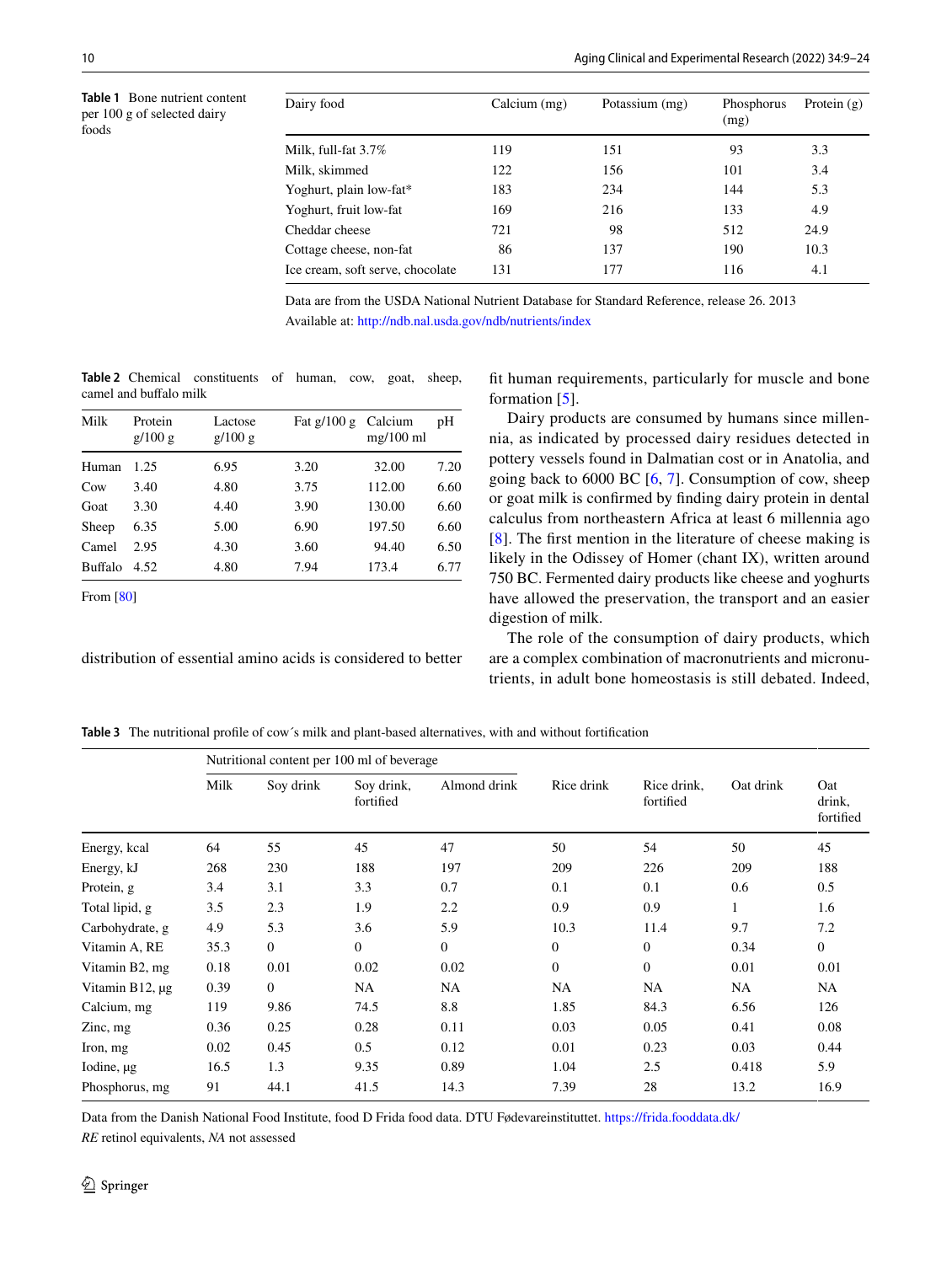whilst the natural function of milk and dairies is to ensure normal growth of young mammals, the importance for bone health of its nutrients content and of dairy products as foods in young adults and in the oldest old to meet calcium and protein requirements is still not fully appreciated. In this narrative review, the efects on bone health of the main nutrients present in dairy products and of whole dairy foods are summarized and discussed.

# **Literature search strategy**

A literature search was conducted using MEDLINE database. Relevant observational studies and randomized controlled trials were selected using a combination of keywords including bone growth, osteoporosis, bone remodeling, BMD, BMC and fracture as outcomes; and dietary calcium and protein, milk, cheese and dairy products as explanatory variables. Additional studies were identifed by an extensive manual search of bibliographic references in original papers and reviews. Abstracts and non-English papers were not included. Particular attention was given to fnding randomized controlled trials. However, part of the information collected and presented is derived from observational studies.

#### **Dietary calcium intake and bone growth**

In controlled intervention trials, milk ultrafltrate calcium supplements increased peripheral skeleton bone mineral content in both prepubertal girls and boys [\[1](#page-12-0)]. These effects are attributed to lower bone turnover thus reduced resorption cavities. A meta-analysis including intervention trials comparing calcium supplements to a placebo has concluded to a favorable effect of calcium on peripheral skeleton, persisting at least 18 months after calcium discontinuation [\[9](#page-12-8)]. During a long-term follow-up up to adulthood of a cohort of healthy girls, having participated at the age of 8 years to a trial with 850 mg of calcium supplement per day of milk origin, leading to a doubling of the spontaneous intake, a persistent efect was observed in those girls with a menarcheal age below the group median [\[10\]](#page-12-9). However, there is poor evidence that calcium intake during childhood and adolescence would be associated with fracture risk later in life.

## **Dietary phosphate**

Adequate phosphate supply is required for cartilage and osteoid tissue mineralization [\[11](#page-12-10)]. Phosphate wasting syndromes are associated with impaired growth and fragility fractures  $[12]$  $[12]$  $[12]$ . A normal usual diet provides sufficient amounts of phosphate in most circumstances, so that phosphate defciency from dietary origin is unlikely. Phosphate is found in high amounts in protein containing foods such as dairy products (1150 mg/l of milk and 500 mg/100 g of Swiss cheese), meat, and also in grains, beans, lentils and nuts. Recommended Dietary Allowance is 1250 mg/day for adolescents during growth and 700 mg/day for adults. Under normal conditions, 60–70% of dietary phosphate is absorbed. The low BMD in older women associated with colas beverages seems to be rather mediated by milk displacement, since 1 l cola contains 170 mg of phosphorus, thus far less than 1 l milk [[13\]](#page-12-12).

#### **Dietary protein intake and bone growth**

In a prospective longitudinal observational study over 4 years, with an annual record of nutritional intakes [[14](#page-12-13)], bone size, bone mass and an estimation of bone strength were positively correlated to dietary protein intake. However, there is presently no randomized intervention trial assessing whether this correlation is an association only or refects a causal relationship. Liver IGF-I production is stimulated by dietary protein, particularly by aromatic amino acids [[15](#page-12-14)]. IGF-I increases longitudinal and radial bone growth [[16\]](#page-12-15). By enhancing renal tubular reabsorption of phosphate and the renal synthesis of calcitriol, hence stimulating intestinal absorption of calcium and phosphate, IGF-I contributes to warranting an optimal mineral concentration for mineralization of newly deposited cartilage and osteoid matrix [\[16](#page-12-15)].

# **Dairy products and bone growth (for review see [\[17,](#page-12-16) [18](#page-12-17)])**

Dairy products provide about 50–60% of calcium intake and 20–30% of protein intake during growth. Dairy products avoidance during childhood is a risk factor for fracture [\[19](#page-12-18)]. A diet devoid of dairies is associated with a 4.6-fold increase in fracture risk in girls between the age of 2 and 20 years [[20\]](#page-12-19). Dairy products infuence may intervene even before birth. Indeed, BMD of 6-year-old children was positively correlated with milk and calcium-rich foods consumed by the mother during pregnancy [[21\]](#page-12-20). The frst milk intervention trials took place in the 1920ies. Providing around 0.5 l milk to school children for 7 months increased height gain [[22](#page-12-21), [23](#page-12-22)]. Numerous trials have confrmed some benefts, even of small magnitude, of dairy products on bone mass accrual (Table [4\)](#page-3-0). For instance, in a randomized controlled trial in 12-year-old girls, a pint of milk, corresponding to 568 ml, increased whole body mineral content, particularly in the lower limb, and IGF-I levels [\[24](#page-12-23)]. Compared to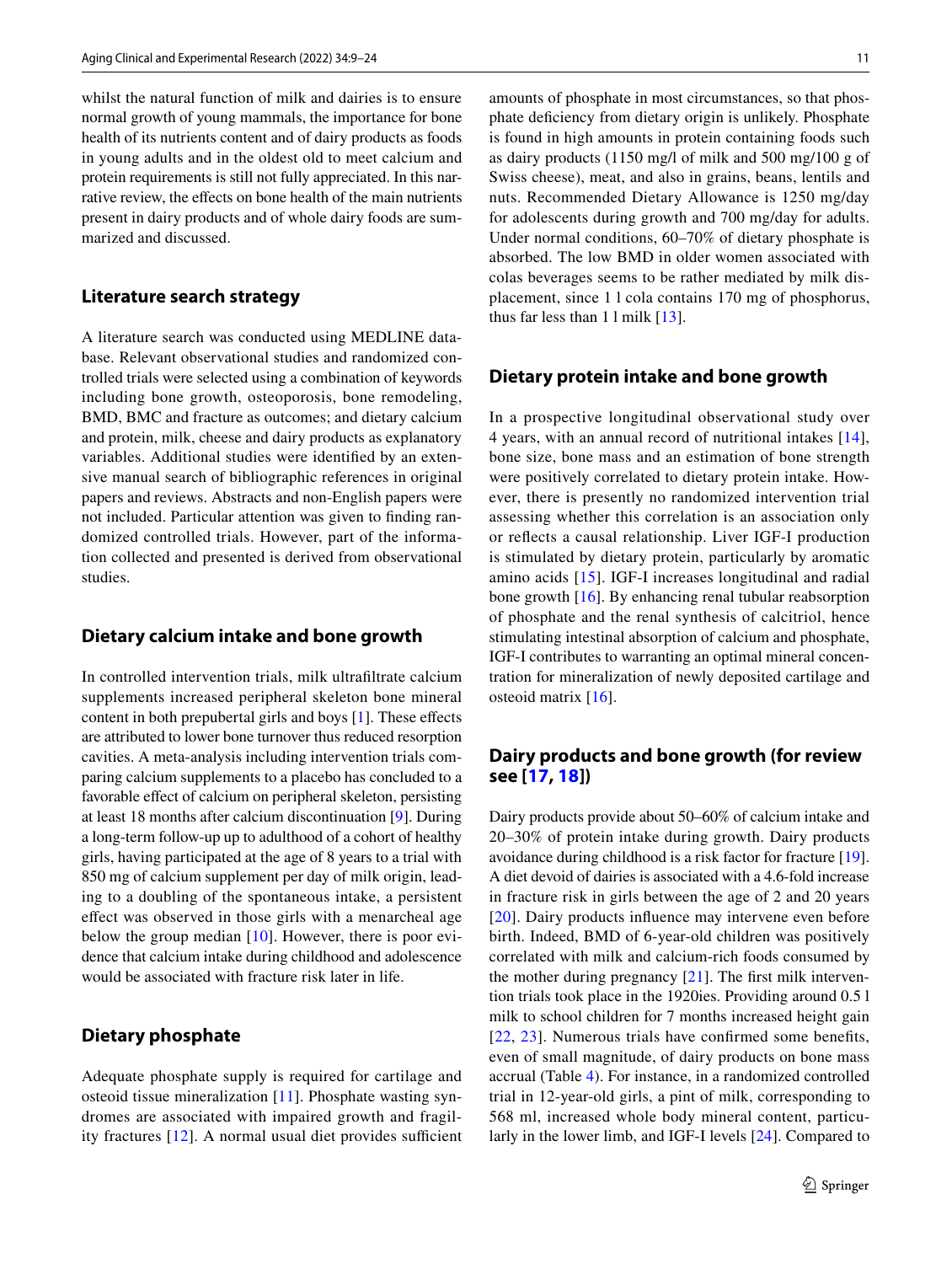| Study                   |          | Year Number Sex |             | Mean age<br>(years) | Duration<br>(months) | Intervention                                                      | Outcome                          | Main results<br>Intervention-placebo<br>changes                                                  |
|-------------------------|----------|-----------------|-------------|---------------------|----------------------|-------------------------------------------------------------------|----------------------------------|--------------------------------------------------------------------------------------------------|
| Baker et al. $[81]$     | 1980 581 |                 | $F/M$ 8.0   |                     | 21                   | Milk 190 ml/day                                                   | Height                           | Height: $+3\%$<br>or $+2.93$ mm                                                                  |
| Cadogan et al. [24]     | 1997 82  |                 | F           | 12.2                | 18                   | Milk 568 ml/day                                                   | WB BMC; IGF-I                    | WB BMC: $+2.9\%$<br>or $+37$ g; IGF-<br>$I: +10\%$                                               |
| Chan et al. $[82]$      | 1995 42  |                 | F           | 11                  | 12                   | Dairies                                                           | WB BMC; LS BMD                   | WB BMC: +9.9%; LS<br>$BMD: +6.6%$                                                                |
| Cheng et al. [26]       | 2005 195 |                 | F           | 11.2                | 24                   | Cheese equivalent<br>1000 mg Ca                                   | Tibia CTh; WB BMD                | Tibia $CTh: +6\%; WB$<br>$BMD: +2\%$                                                             |
| Du et al. $[83]$        | 2004     | 757             | $\mathbf F$ | 10.1                | 24                   | Calcium-fortified milk Height; size- adjusted<br>330 ml/day       | WB BMC; WB<br>BMD                | Height: $+0.6\%$ ;<br>size-adjusted WB<br>$BMC: +1.2\%;$                                         |
|                         |          |                 |             |                     |                      |                                                                   |                                  | WB BMD: $+3.2\%$                                                                                 |
| Lau et al. $[84]$       | 2004 344 |                 |             | $F/M$ 10.0          | 18                   | Milk powder equiva-<br>lent to 1300 mg Ca                         | LS BMD; Hip BMD                  | LS BMD: $+1.4\%$ ; Hip<br>$BMD: +1.1\%$                                                          |
| Leighton & Clark $[23]$ |          | 1929 1425       |             | $F/M$ 6-13          | 7                    | Milk 568 ml/day<br>$(426 \text{ m} \text{hf} \le 7 \text{ yrs})$  | Height                           | Height: $+23.5%$                                                                                 |
| Lu et al. $[85]$        | 2019 232 |                 | $F/M$ 13.1  |                     | 18                   | Milk powder fortified<br>in Ca, equivalent<br>to $20$ g protein   | IGF-I; WB, LS, Hip<br><b>BMD</b> | IGF-I: $+21\%$ ; BMD: no<br>difference                                                           |
| Merrilees et al. $[86]$ | 2000 91  |                 | F           | 16                  | 24                   | Milk equivalent to<br>1160 mg Ca                                  | LS, FN, Trochanter<br><b>BMD</b> | Statistically significant<br>differences in BMD<br>changes from baseline                         |
| Orr [22]                | 1928 NR  |                 | M           | $5 - 14$            | 7                    | Milk 568 ml/day<br>$(426 \text{ m} \text{hf} \leq 6 \text{ yrs})$ | Height                           | Height: $+21.3%$                                                                                 |
| Vogel et al. $[87]$     | 2017 240 |                 | M/F         | 11.8                | 18                   | 3 servings dairies/day                                            | LS, Hip BMD; 4%<br>tibia BMC     | LS, Hip BMD: no<br>difference in BMD<br>changes from base-<br>line; 4% tibia BMC:<br>higher gain |
| Volek et al. $[88]$     | 2003 28  |                 | М           | 14                  | 3                    | 3 servings dairies/<br>day with resistance<br>training            | Height; WB BMC;<br>WB BMD        | Height: $+0.8$ cm; WB<br>BMC: no difference;                                                     |
| Zhu et al. $[27]$       | 2005 606 |                 | F           | 10.1                | 24                   | Calcium-fortified milk Metacarpal outer<br>330 ml/day             | diameter, CTh                    | Metacarpal outer<br>diameter: $+1.2\%$ ;<br>$CTh: +5.7%$                                         |
|                         |          |                 |             |                     |                      |                                                                   | Metacarpal medullary<br>diameter | Metacarpal medullary<br>diameter:-6.7%                                                           |
| Zhu et al. $[89]$       | 2008 345 |                 | F           | 10.1                | 24                   | Calcium-fortified milk Size-corrected WB<br>330 ml/day            | <b>BMD</b>                       | Size-corrected WB<br>$BMD: +3.6 - 5.8\%$                                                         |

<span id="page-3-0"></span>**Table 4** Efects of dairy products on bone in children and adolescents (controlled trials)

+Statistically significant greater change in the intervention group. - Statistically significant smaller change in the intervention group *WB BMC/BMD* whole body BMC/BMD, *CTh* cortical thickness, *LS* lumbar spine. *Hip* total hip, *FN* femoral neck, *NR*: not reported

calcium supplements, cheese increased cortical bone mass [\[25](#page-12-24), [26\]](#page-12-25). In 10–12-year old girls, calcium provided as cheese led to a higher bone gain as compared with calcium as pills [\[27\]](#page-12-26). An effect on bone modeling is likely since metacarpal bone diameter was higher in Chinese children receiving milk supplements than in controls [\[27](#page-12-26)]. Dairy products may thus infuence bone mineral accrual through a remodeling process mediated by calcium and a modeling process through protein stimulated IGF-I production, favoring periosteal apposition.

Dairy products consumption during childhood and adolescence leads to a higher peak bone mass, but data on statural height are less consistent [[28](#page-12-27)]. In a recent systematic review, 8 out of 11 randomized trials performed during childhood and adolescence have revealed a 8% greater gain of BMD by 16 months of dairy products in various quantity [[18](#page-12-17)]. A higher gain in lean mass with dairy products was reported in another meta-analysis [\[28\]](#page-12-27).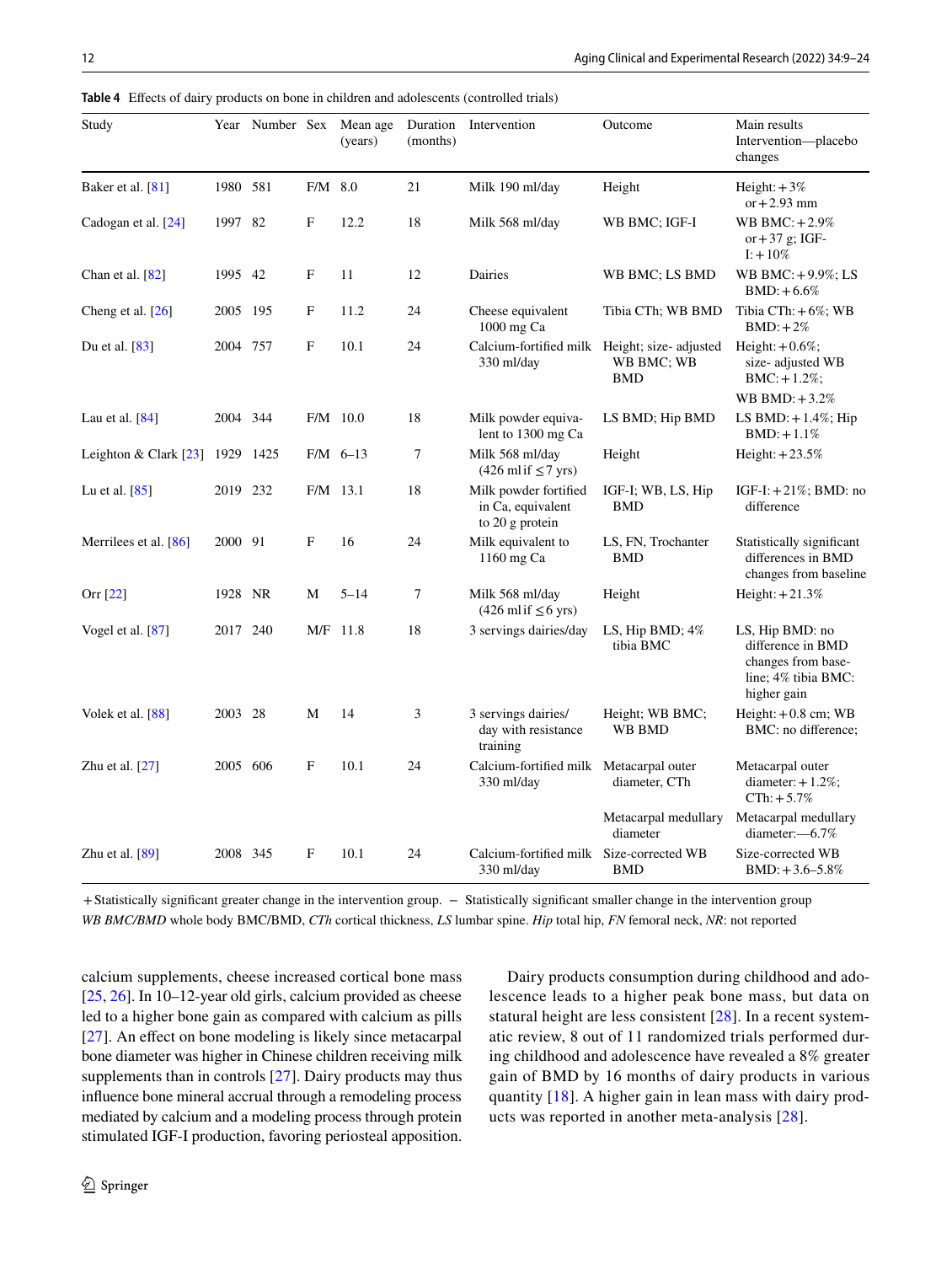One serving of dairies (30 g hard cheese, 2 dl milk or 1 yoghurt) represents 250 mg of calcium. Two servings are recommended below the age of 9 and 3 above, by various bodies in regions with Western style food habits [\[29](#page-12-28), [30](#page-12-29)]. Three servings of dairies provide approximately 20 g of protein.

# **Long‑term efects of dairy products intake during childhood and adolescence**

A high peak bone mass at the end of growth could theoretically contribute to a lower risk of fracture later in life [[1\]](#page-12-0). It is estimated that a 10% higher bone mass could be equivalent to a menopause occurring 13 years later or to a 50% lower fracture risk [[31](#page-12-30)]. However, though dairy products have been shown to increase bone mineral mass during growth, attempts to relate fracture risk in adulthood and aging, with dairy products consumption during childhood and adolescence, have not provided consistent results, likely in relation with the large inaccuracy of food intake recorded more than 40 years later. A frequent consumption of milk before the age of 25 years was associated with a higher proximal femur BMD between the age of 44 and 74 years [\[32](#page-12-31)]. A history of more than 1 glass of milk during childhood, but not during adolescence, compared to less than 1 glass per week, was associated with a higher trochanter BMD in postmenopausal women [\[33\]](#page-13-0). Less than one serving a day of dairy products during childhood was accompanied by a twofold higher risk of fracture in 50-year old women [\[34](#page-13-1), [35\]](#page-13-2). In contrast, in the Health Care Professional study, no association was found between milk consumption during adolescence and hip fracture risk in women, with even a higher risk in men (+9% per additional glass of milk daily) [\[36\]](#page-13-3). This has been partially attributed to a greater height in dairy products consumers, higher height being a risk factor for hip fracture.

# **Dairy products and bone mineral density and/or fracture risk in adults**

# **Calcium intake and fracture**

The infuence of calcium intake on bone remodeling and particularly on fracture risk has raised numerous debates for both antifracture efficacy and safety. Without entering the debate, the present evidence can be summarized as follows [\[37\]](#page-13-4). The combination calcium and vitamin D is associated with a modest decrease in fracture risk, particularly in the oldest old living in nursing homes [\[38](#page-13-5)]. Calcium alone does not appear to signifcantly infuence fracture risk. Among the adverse events associated with calcium supplements, gastrointestinal discomfort, more frequent with calcium carbonate

preparations, and a slightly increased risk of renal lithiasis should be mentioned. A higher risk of myocardial infarction is not consistently confrmed, and is not present when calcium is from dietary origin, such as provided by dairy products [[37](#page-13-4), [39](#page-13-6)]. Similarly, accelerated vascular calcifcation, which can result from high pharmacological calcium supplementation, is not observed with calcium of dietary origin [\[11](#page-12-10), [37,](#page-13-4) [39\]](#page-13-6).

# **Dietary protein and fracture risk (for review, see [\[40\]](#page-13-7))**

Numerous observational studies have addressed the issue of fracture risk in relation to dietary protein intake. The results of these studies are sometimes divergent. Positive associations, i.e. a higher fracture risk at high protein intake are rare, and are mostly observed with a low calcium intake [[40\]](#page-13-7). In several systematic reviews and meta-analyses, hip fracture risk was lower with higher dietary protein (for review, see  $[40]$  $[40]$ ), provided calcium intake is sufficient. It should be noted that there is no evidence of osteoporosis, changes in bone strength or in fracture risk in relation with dietary protein-derived acid load in a balanced diet [[40,](#page-13-7) [41](#page-13-8)].

#### **Dairy products and bone remodeling**

In short-term intervention trials (usually less than 4 months), dairy products reduced bone turnover markers by 6–40% together with a lowering of PTH levels in younger adults (Table [5\)](#page-5-0) as well as in older individuals (Table [6\)](#page-8-0). In a 12-week trial in overweighed adolescent girls, who were following a physical exercise program for weight loss, four servings of dairy products per day compared to two or less, decreased serum CTX [\[42](#page-13-9)]. This decrease was proportional to the number of servings. In 85-year-old institutionalized people, 2 servings/day of soft white cheese fortifed with vitamin D and calcium during 6 weeks reduced PTH and bone resorption markers [\[92](#page-14-10)].

#### **Dairy products and bone mineral density**

In a meta-analysis including 20 studies and 37,174 subjects, lumbar spine and femoral neck BMD was lower in subjects avoiding any dairy product, like vegans, than in vegetarians, thus a diet without meat and fsh but including dairy products, as well as in omnivores [\[43](#page-13-10)]. In a meta-analysis evaluating the role of dietary patterns on prevalence of low BMD, a diet rich in dairies was associated with a 41% lower prevalence of low BMD [[44](#page-13-11)].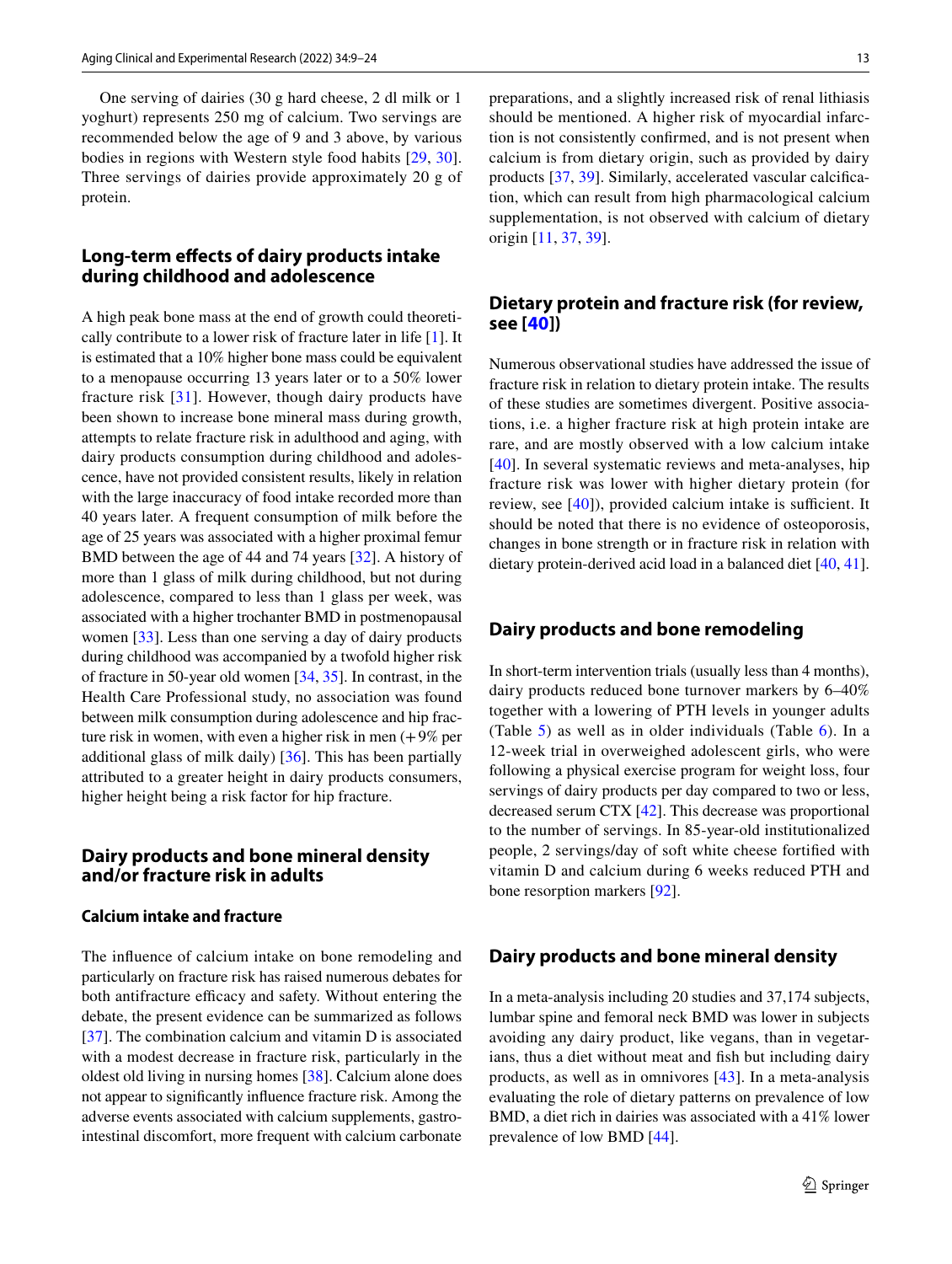<span id="page-5-0"></span>

| Study                      | Year | Population                                                                  | Mean<br>z               | age (years) Intervention                                                                                                                  | Duration  | Outcomes    | Main results                                                                                           | Conclusions: effects<br>of dairies                                                               |
|----------------------------|------|-----------------------------------------------------------------------------|-------------------------|-------------------------------------------------------------------------------------------------------------------------------------------|-----------|-------------|--------------------------------------------------------------------------------------------------------|--------------------------------------------------------------------------------------------------|
| Baran et al. [90]          | 1990 | Premenopausal<br>women                                                      | ~26<br>37               | $to +610$ mg/day<br>Dairy products<br>equivalent<br>of Ca                                                                                 | 3 year    | PTH, LS BMD | PTH: no change; LS BMD:-<br>0.4 vs $-2.9\%$ in controls                                                | Prevention LS BMD<br>loss                                                                        |
| Bonjour et al. [91]        | 2008 | Postmenopausal<br>women                                                     | 59.5<br>$\overline{30}$ | milk 500 ml/day<br>Semi-skimmed                                                                                                           | 6 weeks   | BTM, PTH    | ml; Osteocalcin:-2.8 ng/ml<br>624 pmol/l; $P1NP: -5.5$ ng/<br>PTH: -3.2 pg/ml; CTX:-                   | ノ YLDノ HLAノ<br>$PIR$ , $\searrow$ Oc                                                             |
| Bonjour et al. [93]        | 2012 | supply of $Ca$ and Vit D<br>low spontaneous<br>Postmenopausal<br>women with | 56.6<br>$\overline{71}$ | $(2.5 \ \mu g/d)$ and $Ca$<br>fied with Vit D<br>skimmed-milk<br>and soft white<br>cheese forti-<br>2 servings of<br>$(400 \text{ mg/d})$ | 6 weeks   | IGF-I, BTM  | 5b:-0.3 U/I; CTX: NS<br>IGF-I: +18 µg/l; TRAP                                                          | Greater / IGF-I and<br><b>TRAP5b</b>                                                             |
| Chee et al. [94]           | 2003 | sal $(>5$ years)<br>Postmenopau-<br>women (55-<br>65 years)                 | 59<br>173               | Milk powder with<br>1200 mg/d Ca                                                                                                          | 24 months | <b>BMD</b>  | Hip: - 0.50 vs-2.17%; FN<br>BMD: $+0.51$ vs-1.21% in<br>LS BMD:-13 vs-90%;<br>controls                 | 21 months after the<br>benefit still evident<br>and hip BMD loss,<br>/Vit D, \spine<br>study end |
| Ting et al. [95]           | 2007 | sal $(>5 \text{ years})$<br>Postmenopau-<br>women (55-<br>65 years)         | $\overline{6}$<br>173   | Milk powder with<br>1200 mg/d Ca                                                                                                          | 24 months | <b>BMD</b>  | able 18 months after inter-<br>Some difference still detect-<br>vention end                            |                                                                                                  |
| Chen et al. [96]           | 2015 | Postmenopausal<br>women                                                     | 55.9<br>$\frac{14}{1}$  | Milk powder with<br>900 mg/d Ca                                                                                                           | 24 months | BMD         | LS:-013 T-score difference<br>in favour of intervention<br>group                                       | <b>ALS BMD</b> loss                                                                              |
| Gui et al. [49]            | 2012 | women without<br>Postmenopausal<br>$(45-65 \text{ years})$<br>osteoporosis  | 56.5<br>141             | Milk/Soymilk with<br>250 mg/d Ca                                                                                                          | 18 months | <b>BMD</b>  | FN: +2.8%. Soymilk: not<br>different from controls<br>Milk: Hip: +2.5%;                                | Prevention FN and<br><b>Hip BMD</b> loss                                                         |
| Josse et al. [102]         | 2010 | Young women                                                                 | 23.2<br>20              | 1 h after exercise<br>milk before and<br>500 ml skimmed                                                                                   | 12 weeks  | PTH, BTM    | PTH:-1.2 pmol/l                                                                                        | $\searrow$ PTH                                                                                   |
| Josse et al. [103]         | 2012 | Young overweight<br>women                                                   | ~21.5<br>$\overline{6}$ | 6-7 servings/day<br>dairy                                                                                                                 | 16 weeks  | PTH, BTM    | $CTX: +0.01$ vs + 0.12 nmol/l<br>PTH: $-1.2$ vs $+0.8$ pmol/l;<br>PINP: +16 vs +1 µg/l;<br>in controls | bone resorption<br>Prevention of /                                                               |
| Kristensen et al.<br>[104] | 2005 | Healthy young men<br>$(22-29 \text{ years})$                                | 24<br>$\equiv$          | of semi-skimmed<br>diet vs 2.5 I/day<br>$Cola + low - Ca$<br>$mik + low-Ca$<br>2.5 I/day of<br>diet                                       | 10 days   | <b>BTM</b>  | CTX: $0.8 - > 0.6$ with milk<br>$vs - > 0.9$ with cola                                                 | diet, not milk diet<br>/ BTM with cola                                                           |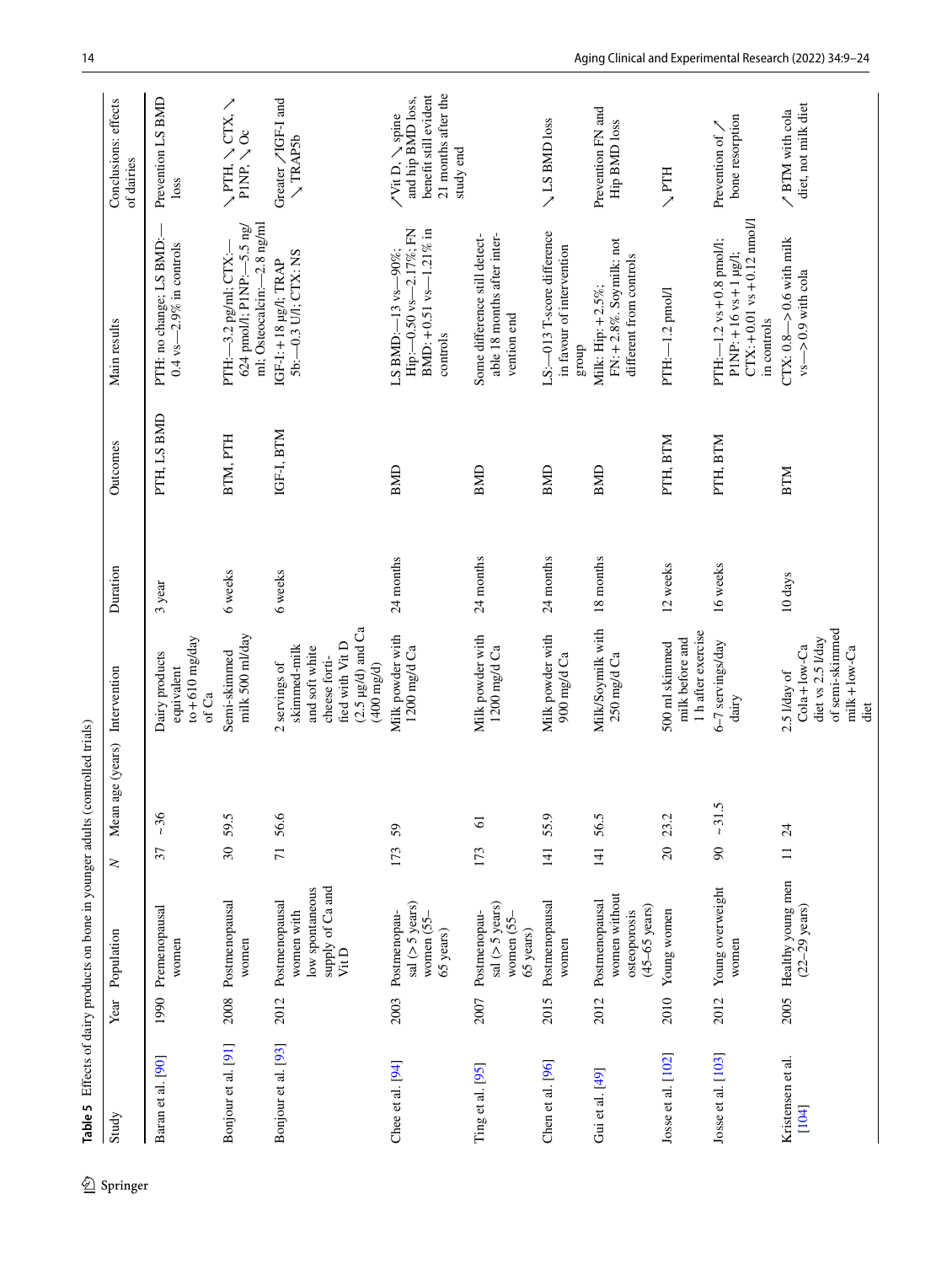| Table 5 (continued)         |      |                                                                             |        |                               |                                                                                                            |                                                             |                 |                                                                                                    |                                                                                |
|-----------------------------|------|-----------------------------------------------------------------------------|--------|-------------------------------|------------------------------------------------------------------------------------------------------------|-------------------------------------------------------------|-----------------|----------------------------------------------------------------------------------------------------|--------------------------------------------------------------------------------|
| Study                       | Year | Population                                                                  | $\geq$ | Mean age (years) Intervention |                                                                                                            | Duration                                                    | Outcomes        | Main results                                                                                       | Conclusions: effects<br>of dairies                                             |
| Kruger et al. [105]         | 2006 | $20 - 35$ years<br>Premenopau-<br>sal women                                 | 82     | 27                            | milk (1000 mg/d<br>High Ca skimmed<br>of extra Ca)                                                         | 16 weeks                                                    | <b>NLIR</b>     | PINP: 55.9 $-$ > 42.1 ng/ml<br>$sCTX: 0.49 - > 0.30$ ng/ml;                                        | $\searrow$ CTX, $\searrow$ osteocal-<br>$\operatorname{cin}$ , $\searrow$ P1NP |
| Kruger et al. [106]         |      | 2010 Postmenopausal<br>women                                                |        | 120 57.5                      | fied with 1200 mg<br>Milk powder forti-<br>Ca, 96 mg mag-<br>nesium, 2.4 mg<br>zinc and 9.6 µg<br>Vit D /d | 16 weeks                                                    | Vit D, PTH, BTM | cin:-30%; PINP:-30%<br>CTX:-40%; osteocal-                                                         | $\searrow$ BTM                                                                 |
| Lau et al. [109]            |      | 2001 Postmenopausal<br>women                                                | 200    | 57                            | 5<br>day Ca and 18.8<br>Milk powder pro-<br>viding 800 mg/<br>protein                                      | 24 months                                                   | <b>BMD</b>      | $0.56$ vs- $-1.5\%$ ; FN: $-0.70$<br>Hip: -0.06 vs-0.88%; LS:-<br>vs-1.1% in controls              | $lower \searrow BMD, \nearrow$<br>Vit D, $\searrow$ PTH                        |
| Lau et al. [110]            |      | 2002 Postmenopausal<br>women                                                | 187    | 57                            | taining $800 \text{ mg/d}$<br>Milk powder con-<br>්                                                        | 36 months                                                   | <b>BMD</b>      | Lower BMD loss; Hip 81%;<br>LS: 65%; FN: 73%                                                       | lower $\searrow$ BMD                                                           |
| Liu et al. [111]            | 2011 | with habitual low<br>Pregnant women<br>$(24-31 \text{ years})$<br>Ca intake | 36     | 27                            | 350 mg Ca); milk<br>taining 350 mg<br>powder (con-<br>$Ca) + 600$ mg<br>(containing<br>Milk powder<br>Cad  | 20 weeks gesta-<br>6 weeks post-<br>tional age to<br>partum | BMD, BTM        | the milk high calcium group<br>Higher WB and LS BMD in                                             | /BMD                                                                           |
| Moschonis et al.<br>$[113]$ | 2010 | Postmenopausal<br>women (55-<br>65 years)                                   | 66     | $60\,$                        | 1200 mg Ca and<br>D+counselling<br>7.5/22.5 µg Vit<br>Milk and yogurt<br>fortified with                    | 30 months                                                   | <b>BMD</b>      | vs-0.020 g/cm2 in controls;<br>spine: $+0.118$ vs $+0.049$ g/<br>WB BMD: +0.003<br>cm2 in controls | / WB BMD whole<br>body and spine                                               |
| Recker et al. [116]         |      | 1985 Postmenopausal<br>women                                                | 22     | ž                             | 192 ml/day milk                                                                                            | 24 months                                                   | Ca balance      | ance: $-0.061 - \ge -0.017$ g/<br>Ca bal-<br>day                                                   | Better Ca balance                                                              |
| Rosado et al. [117]         | 2011 | Young obese<br>women                                                        | 139    | 34                            | $3 \times 250$ ml/day low- 16 weeks<br>fat milk                                                            |                                                             | BMC             | WB BMC: $+28$ vs $-2$ mg in<br>controls                                                            | <b>WB BMC</b>                                                                  |
| Tenta et al. [119]          | 2011 | Postmenopausal<br>women                                                     |        | $40, 55 - 65$                 | $(7.5-30 \mu g/day)$<br>day) and Vit D<br>Milk and yogurt<br>Ca (1200 mg/<br>fortified with                | 30 months                                                   | BTM, BMD        | RANKL:-0.08 vs+0.01 pg/<br>ml; CTX:-0.11 ng/ml by<br>12 months                                     | Prevention \ Vit D<br>in winter. $\setminus$ CTX<br>and RANKL;<br>WB BMD       |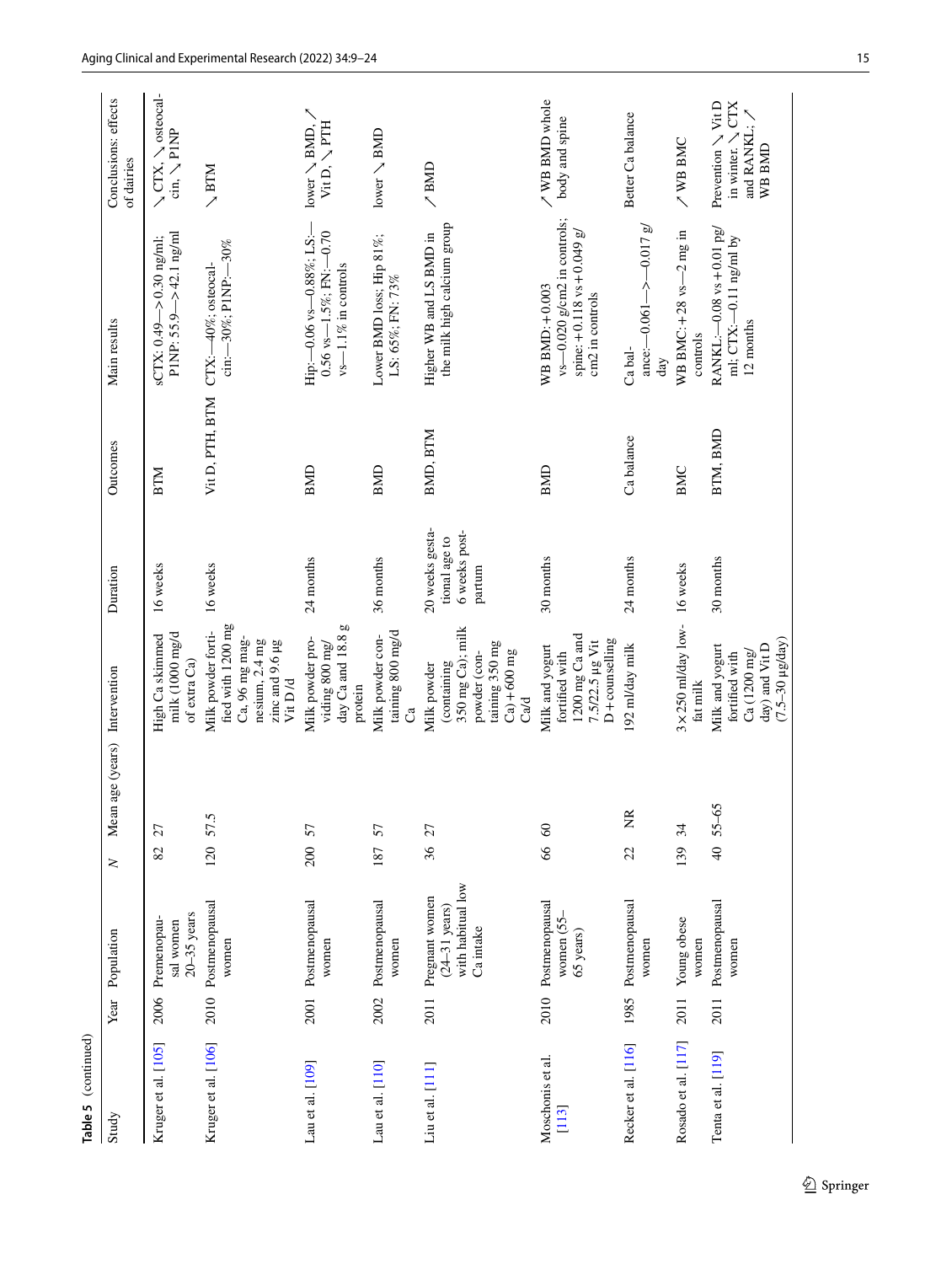| Table 5 (continued)                     |                                      |                                 |                                                                  |           |          |                                                                                                                                                                             |                                    |
|-----------------------------------------|--------------------------------------|---------------------------------|------------------------------------------------------------------|-----------|----------|-----------------------------------------------------------------------------------------------------------------------------------------------------------------------------|------------------------------------|
| Study                                   | Year Population                      | M Mean age (years) Intervention |                                                                  | Duration  | Outcomes | Main results                                                                                                                                                                | Conclusions: effects<br>of dairies |
| Thorpe et al. [120] 2008 Overweight men | $(30-65 \text{ years})$<br>and women | 130 46                          | 3 servings/day of<br>protein through<br>$1.4$ g/kg BW<br>dairies | 12 months | BMD      | BW at 12 months: $-10.5\%$ in $\searrow$ BMD decrease<br>Hip BMD 1.6, 2.1 and 1.4%<br>both groups. WB, LS and<br>higher                                                     |                                    |
| Woo et al. [122]                        | 2007 Women (20-<br>35 years)         | 408 28                          | Milk powder with 24 months<br>1000 mg Ca,<br>80 µg Vit K         |           | BMD, BTM | Overall, small BMD increases No difference                                                                                                                                  | between groups                     |
|                                         |                                      |                                 |                                                                  |           |          | NR not reported, BMD bone mineral density, BMC bone mineral content, WB whole body, LS lumbar spine, FN femoral neck, Ca Calcium, BTM bone turnover markers, Oc osteocalcin |                                    |

In a randomized trial assessing the effects of a cal cium–vitamin D supplement on BMD in men and women older than 65 years, a positive association with dietary pro tein intake was observed, but only in the calcium–vitamin D-treated group [\[45](#page-13-13)]. This suggests a possible interaction between dietary calcium and protein [ [3](#page-12-2)]. Various interven tion trials with milk powder, dairy products fortifed in cal cium or vitamin D, lasting between 5 and 30 months, have shown an attenuation of the age-related bone loss (Tables [5](#page-5-0) and [6](#page-8-0)). As a possible mechanism of action of dairy prod ucts on bone strength, a tibia diaphysis cross-sectional area proportional to the number of serving of dairies has been reported [\[46](#page-13-14)]. Integrating values of bone microstructure to estimate bone strength, fnite element analysis has revealed higher values of distal radius and tibia failure load in rela tion with dietary protein of dairy origin in both 65-year-old women [\[47](#page-13-15)] and in 84-year-old men [[48\]](#page-13-16). In both studies, carried out in diferent populations of diferent sex and age, there was no signifcant association of bone failure load with protein of vegetable origin. A randomized controlled trial in 141 postmenopausal women has concluded that the consumption of cow milk was superior in preventing BMD loss at the hip and femoral neck over an 18 months period compared to soy drink [[49\]](#page-13-12) (Table [5\)](#page-5-0). Although the calcium intake was similar in both groups, the observed skeletal differences were attributed to a potentially higher bioavailability of calcium from milk. In a meta-analysis including 618 participants from 6 trials, there was a signifcant efect of dairy products on BMD, with effect size of 0.21, 0.36 and 0.37 for lumbar spine, femoral neck and total hip, respec tively  $[50]$  $[50]$ .

# **Dairy products and fracture**

In the same meta-analysis quoted above  $[43]$  $[43]$  $[43]$ , the risk of any fracture was 44% higher in subjects avoiding any dairy product, like a vegan diet, as compared with a omnivore diet. The 25% higher fracture risk observed in vegetarians did not reach a level of statistical signifcance. These results suggest that a diet devoid of dairies could be associated with a higher fracture risk.

In the absence of controlled intervention trials with frac ture as outcome, one should rely on observational studies, which have sometimes not provided consistent conclusions. In a 32-year follow-up of 123,906 subjects of both sexes, 1 serving of 240 ml of milk was associated with a 8% reduc tion of hip fracture risk. The reduction amounted to 6% per serving of any dairy products [\[51\]](#page-13-18). In two cohorts in Norway, a country with an usual high dietary calcium intake, which included 613,018 and 252,996 person-year, there was no association between hip fracture risk and milk con sumption, with hazard ratio varying between 0.97 and 1.02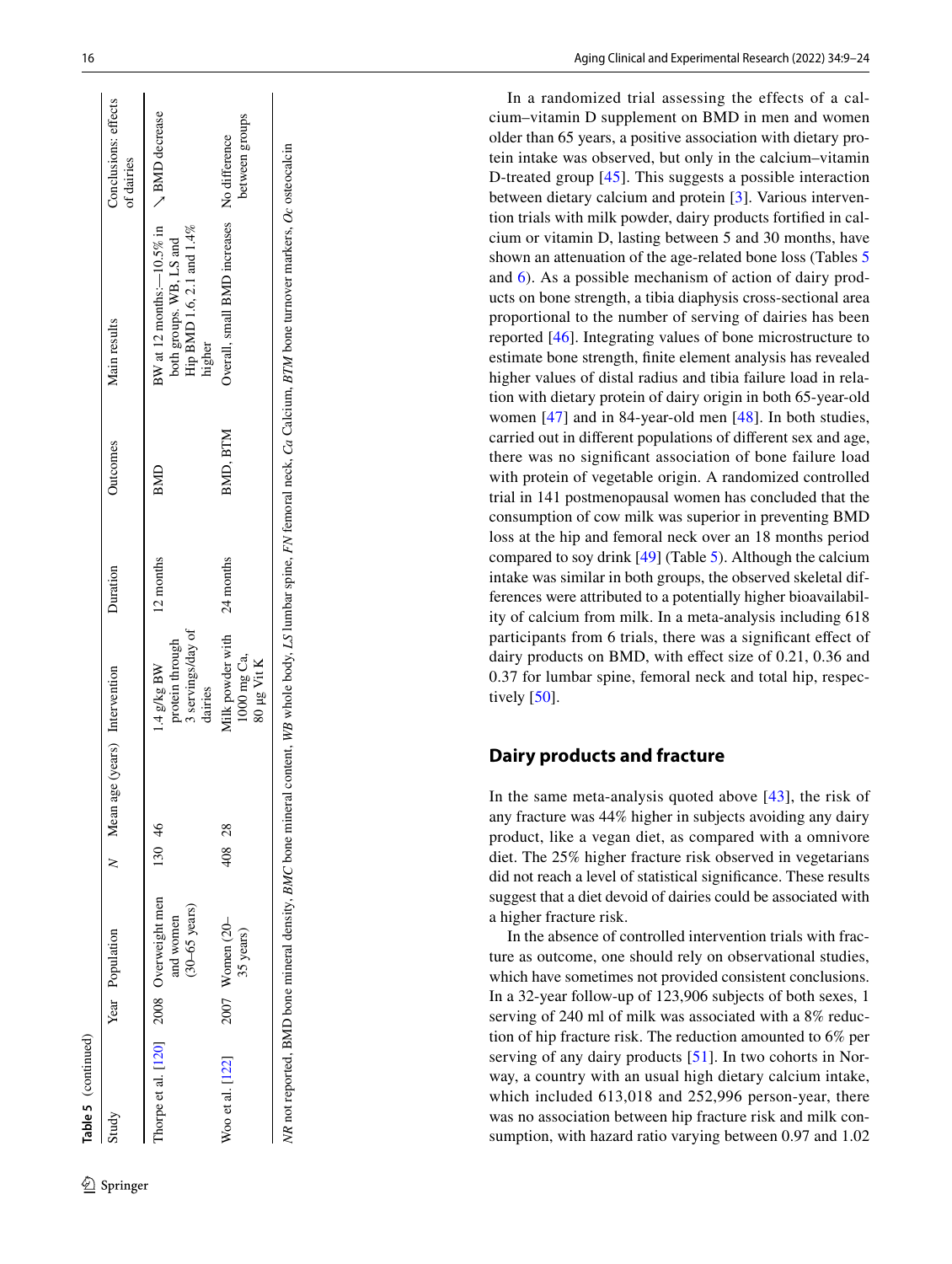<span id="page-8-0"></span>

|                       |      | Table 6 Effects of dairy products on bone in older adults (controlled trials)                        |                |                        |                                                                                                                                                         |               |                           |                                                                                                               |                                                                       |
|-----------------------|------|------------------------------------------------------------------------------------------------------|----------------|------------------------|---------------------------------------------------------------------------------------------------------------------------------------------------------|---------------|---------------------------|---------------------------------------------------------------------------------------------------------------|-----------------------------------------------------------------------|
| Study                 | Year | Population                                                                                           | Z              | (years)<br>Mean<br>age | Intervention                                                                                                                                            | Duration      | Outcomes                  | Main results                                                                                                  | Conclusions: effects of<br>dairies                                    |
| Bonjour et al. [92]   | 2009 | intake<700 mg/d<br>women $\geq 65$ years<br>old with low Vit<br>D status and Ca<br>Institutionalized | 37             | 84.8                   | Vit D $(+ 1.25 \text{ µg}/100 \text{ g})$<br>servings of soft white<br>and calcium (total Ca<br>cheese fortified with<br>151 mg/100 g)<br>$\mathcal{L}$ | 6 weeks       | PTH, BTM                  | 12.3%; IGF-I: + 16.9%<br>PINP: +19.3%; PTH:<br>TRAP 5b: - 9.9%;<br>$CTX: -7.5\%$ ;                            | / Vit N i'-15 乀 io i'A \                                              |
| Daly et al. [97]      | 2005 | Men (50-79 years) with-<br>out Vit D deficiency                                                      | 167            | $\mathcal{O}$          | 400 ml/day fortified with<br>1000 mg calcium and<br>800 IU vit D                                                                                        |               | 24 months BMD, PTH, vit D | year: 250HD: +31%;<br>vs-2.28%; first<br>$2$ years: FN: $-0.7$<br>vs-2.22%; UD<br>radius: $-0.71$<br>PTH:-18% | /Vit D, ヽEN and UD<br>radius BMD loss                                 |
| Daly et al. [98]      | 2008 | Community living men<br>$(50-79 \text{ years})$                                                      | $\Box$         | 63                     | $(1000 \text{ mg/d})$ and $\text{Vi}$ t D<br>Fortified milk with Ca<br>$(800$ IU/d)                                                                     | 18 months BMD |                           | after intervention end<br>detectable 18 months<br>Some difference still                                       |                                                                       |
| Green et al. [99]     | 2002 | Postmenopausal women                                                                                 | 50             | 67.5                   | with 1200 mg calcium<br>Milk powder fortified                                                                                                           | 4 weeks       | PTH, BTM                  | $sCTX: 0.43 \rightarrow 0.28$ ng/<br>$\overline{E}$                                                           | $\searrow$ CTX                                                        |
| Heaney et al. [100]   | 1999 | 55-85 years, less than<br>1.5 serving/day dairy<br>Men and women,                                    | 204            | 65.1                   | 3 servings/day of low-fat<br>milk                                                                                                                       | 12 weeks      | IIGF-I, urine NTX         | stable whilst $+7.9\%$ in<br>I: +10%; IGFBP4:<br>uNTX:-13%; IGF-<br>controls                                  | $\angle$ IGF-I, $\angle$ uNTX                                         |
| Heaney et al. [101]   | 2002 | Postmenopausal white<br>intake $< 600$ mg/d<br>women with Ca                                         | 29             | 61.4                   | 3 servings/day of yogurts                                                                                                                               | $7-11$ days   | Urine NTX                 | uNTX:-22%                                                                                                     | V Urine NTX                                                           |
| Kruger et al. [107]   | 2012 | Postmenopausal women                                                                                 | 63             | $\mathcal{O}$          | magnesium, 2.4 mg zinc<br>and 6.4 µg Vit D /d<br>900 mg Ca, 96 mg<br>Milk fortified with                                                                | 12 weeks      | Vit D, PTH, BTM           | 29%; PINP:-18%<br>PTH:-14%; CTX:-                                                                             | $\nearrow$ Vit D, $\searrow$ PTH, CTX,<br>Oc, PINP                    |
| Kukuljan et al. [108] |      | $2009$ Men (50-79 years) with-<br>out Vit D deficiency                                               | 180            | 61                     | 400 ml/day milk fortified<br>with 1000 mg/d Ca and<br>800 IU/d Vit D ± exer-<br>cise                                                                    | 12 months BMD |                           | Hip: +0.7% vs controls<br>LS: $+1.5\%$ vs controls;                                                           | No interaction with exer-<br>cise                                     |
| Manios et al. [112]   | 2007 | Post-menopausal women                                                                                | $\overline{5}$ | $\overline{6}$         | Milk and yogurt fortified<br>7.5 $\mu$ g Vit D+counsel-<br>with 1200 mg Ca and<br>$\lim g$                                                              |               | 12 months IGF-I, BTM      | $BMD: +1.5$ vs-0.7%<br>IGF-I: +38%; CTX:<br>$-23.2\%$ ; WB<br>in controls                                     | / WB BMD whole body<br>and spine; $\searrow$ CTX; $\nearrow$<br>IGF-I |
|                       |      | Moschonis et al. [114] 2011 Postmenopausal women                                                     | 63             | $\mathcal{O}$          | with 800 mg $Ca+10$ µg<br>Milk and yogurt fortified<br>Vit D & Vit K                                                                                    | 12 months BMD |                           | controls; $LS: +0.006$<br>vs-0.001 g/cm2 in<br>vs-0.032 g/cm2 in<br>WB BMD: +0.013<br>controls                | / WB and spine BMD                                                    |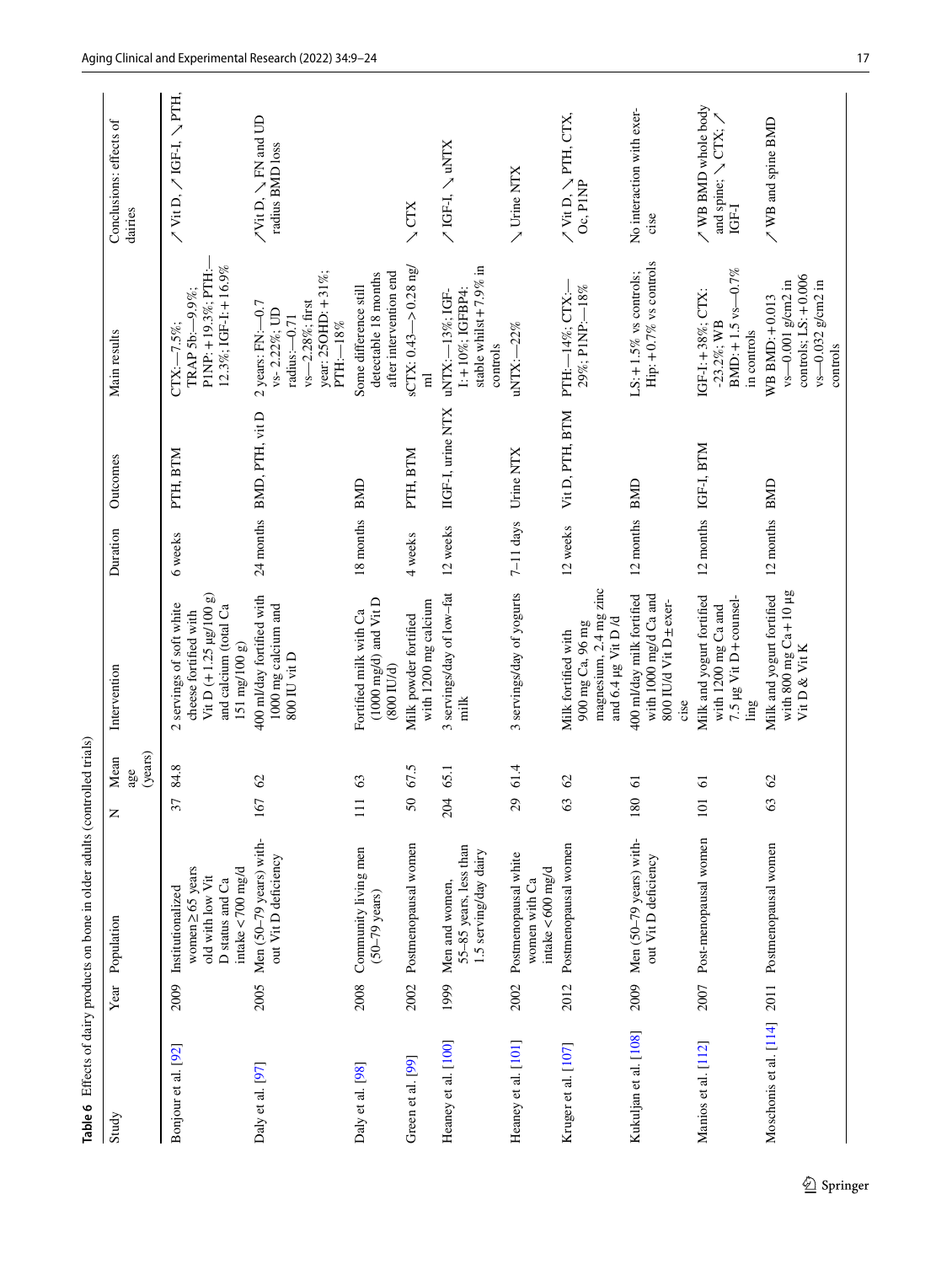| Intervention<br>1000 Ca<br>Mean<br>(years)<br>age<br>$\mathcal{C}^3$<br>$\overline{7}$<br>$\Im$<br>84<br>1998 Postmenopausal women<br>1995 Postmenopausal women<br>Year Population<br>Prince et al. [115]<br>Storm et al. [118]<br>Study |  |                                              |                    |                                                                                              |                                    |
|------------------------------------------------------------------------------------------------------------------------------------------------------------------------------------------------------------------------------------------|--|----------------------------------------------|--------------------|----------------------------------------------------------------------------------------------|------------------------------------|
|                                                                                                                                                                                                                                          |  |                                              | Duration Outcomes  | Main results                                                                                 | Conclusions: effects of<br>dairies |
|                                                                                                                                                                                                                                          |  | 208 ml/day milk with                         | 24 months BMD      | tal tibia: $-1.5$ vs $-2.5\%$<br>vs-0.6% per year, dis-<br>$Irochanter + 0.2$<br>in controls | lower $\setminus$ BMD              |
|                                                                                                                                                                                                                                          |  | Milk $4 \times 240$ ml /day                  | 24 months BMD, BTM | $v_s$ - 0.022 g/cm2 in<br>$Trochanter: -0.009$<br>controls                                   | <b>SND</b> decrease                |
| 8<br>65<br>2015 Men and women<br>Tu et al. $[121]$                                                                                                                                                                                       |  | 1.6 I/day Kefir fortified<br>with 1500 mg Ca | 6 months BTM, BMD  | No difference between<br>stonbs                                                              | No difference between<br>groups    |

[[52\]](#page-13-19). Not too far away, in Sweden, milk consumption up to six glasses of milk (200 ml glasses) was associated with a higher risk of hip fracture, but not of all fractures together, in a cohort of 61,433 women followed over 20 years, but not in men 45,339 men over 11 years [\[53](#page-13-20)]. Interestingly, in the same study, any serving of fermented dairy products, i.e. 200 g of yoghurt or 20 g of cheese, led to a 10–15% lower hip fracture risk, in women and in men [[53\]](#page-13-20). Several recent meta-analyses have included various cohort or case–control observational studies assessing the relationship between hip fracture risk and dairy products consumption [ [3,](#page-12-2) [54](#page-13-21) –[57](#page-13-22)]. Not only according to the number of studies included, but also according to the subjects origin and the type of dairy products, the results may vary, with diferences in hip frac ture risk reaching or not a level of statistical signifcance (Table [7](#page-10-0)). Overall, a lower hip fracture risk varying between 13 and 32% was found in dairy products consumers in some analyses, particularly with fermented dairy products. Thus, while the association between hip fracture risk and milk con sumption is not fully consistent, the inverse relationship with fermented dairy products, particularly yoghurts, is more often reported (Table [7](#page-10-0)). However, during the menopause transition, fracture risk was not infuenced by dairy products, probably in relation with the low number of events [[58](#page-13-23)].

# **[Fer](#page-13-24)mented dairy products (for review see [[59](#page-13-24)])**

The highest number of cells and particles in the human body are located in the digestive tract, as commensal organisms, collectively called gut microbiota [[60](#page-13-25)]. The latter varies with age, living conditions, diet and some drugs, including calcium and vitamin D. Agents produced and released by the gut microbiota infuence intestinal endocrine function, epithelial permeability and the immune system. Variations in gut microbiota composition and function are implicated in a large series of various disorders such as intestinal, tumor, metabolic, auto-immune, infammatory and neurologic dis eases. Gut microbiota is also modifed by prebiotics, which are non-digestible food components, such as fbers or oli gosaccharides, which are fermented in the large intestine. Galacto-oligosaccharides contained in mother milk help to [chil](#page-13-26)d growth and to the development of the immune system [[61\]](#page-13-26). Probiotics are organisms which, when ingested in suffcient amount, can infuence intestinal content metabolisms. In human, one of the sources of probiotics is fermented dairy products, like yoghurts, fermented milk and cheese. One yoghurt serving contains about 10 million bacteriae (*Lacto bacillus bulgaricus et Streptococcus thermophilus*). Dietary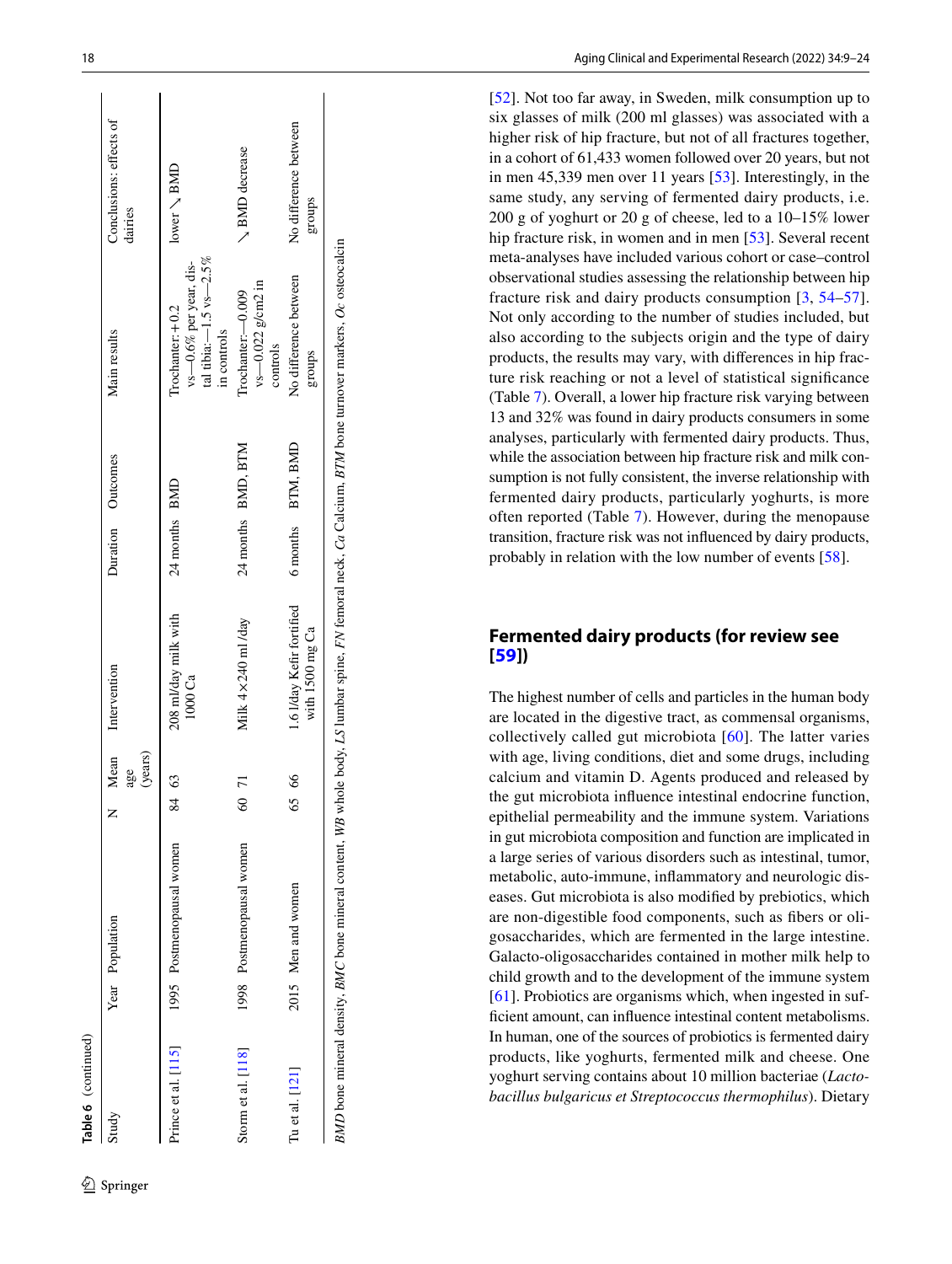<span id="page-10-0"></span>**Table 7** Hip fracture risk in relation with dairy products consumption in recent metaanalyses

| Meta-analyses                     | <b>Studies</b>                 |         | <b>Hip Fracture</b> |         |             |
|-----------------------------------|--------------------------------|---------|---------------------|---------|-------------|
|                                   |                                | Milk    | Yoghurt             | Cheese  | All dairies |
| Bian et al. 2018 [54]             | Cohorts $(10)$                 | 0.91    | $0.75*$             | $0.68*$ | $0.87*$     |
|                                   | Case-control $(8)$             | $0.71*$ | 0.77                | 0.77    | $0.75*$     |
| Matia-Martin et al. 2019 [55]     | Cohorts $(5)$                  | 0.91    | 0.87                | 0.80    | 0.87        |
| Malmir et al. 2020 [57]           | Cohorts $(14)$                 | 0.93    |                     |         | 0.90        |
|                                   | Case–control $(9)$             | $0.75*$ |                     |         | 0.86        |
| Hidayat et al. 2020 [56]          | Cohorts $(9)$                  | 0.86    | $0.78*$             | 0.85    |             |
|                                   | In USA                         | $0.75*$ |                     |         |             |
|                                   | In Scandina-<br>vian countries | 1.00    |                     |         |             |
| Ong et al. 2020 <sup>§</sup> [65] | Cohorts $(3)$                  |         | $0.76*$             | 0.89    |             |

\*Bold value indicates statistically signifcant

§ Fermented products only

calcium could modify gut microbiota by favoring the proliferation of lactobacilli [\[62](#page-13-27)].

In adults, consumption of fermented dairy products attenuates age-related bone loss [[59\]](#page-13-24). In a cross-sectional study in home dwelling subjects older than 60 years, yoghurts ingestion was associated with better bone mineral mass and muscle function [[63\]](#page-13-28). For one serving of yoghurt, the risk of osteoporosis was 40 and 50% lower in women and men, respectively. In 65-year-old healthy women, peripheral skeleton cortical bone loss was inversely correlated to yoghurt intake frequency [[64](#page-13-29)]. Short-term intervention trials have shown that yoghurt or cheese consumption reduced PTH and biochemical markers of bone resorption, without afecting bone formation markers [[59](#page-13-24), [65\]](#page-13-30) (Tables [5](#page-5-0) and [6\)](#page-8-0). The effect of fermented dairy products on bone metabolism are summarized in Fig. [1.](#page-10-1) In a meta-analysis of 3 cohorts including 102,819 subjects, yoghurt consumption was associated with a 26% reduction in hip fracture risk [[65](#page-13-30)] (Table [7](#page-10-0)).

<span id="page-10-1"></span>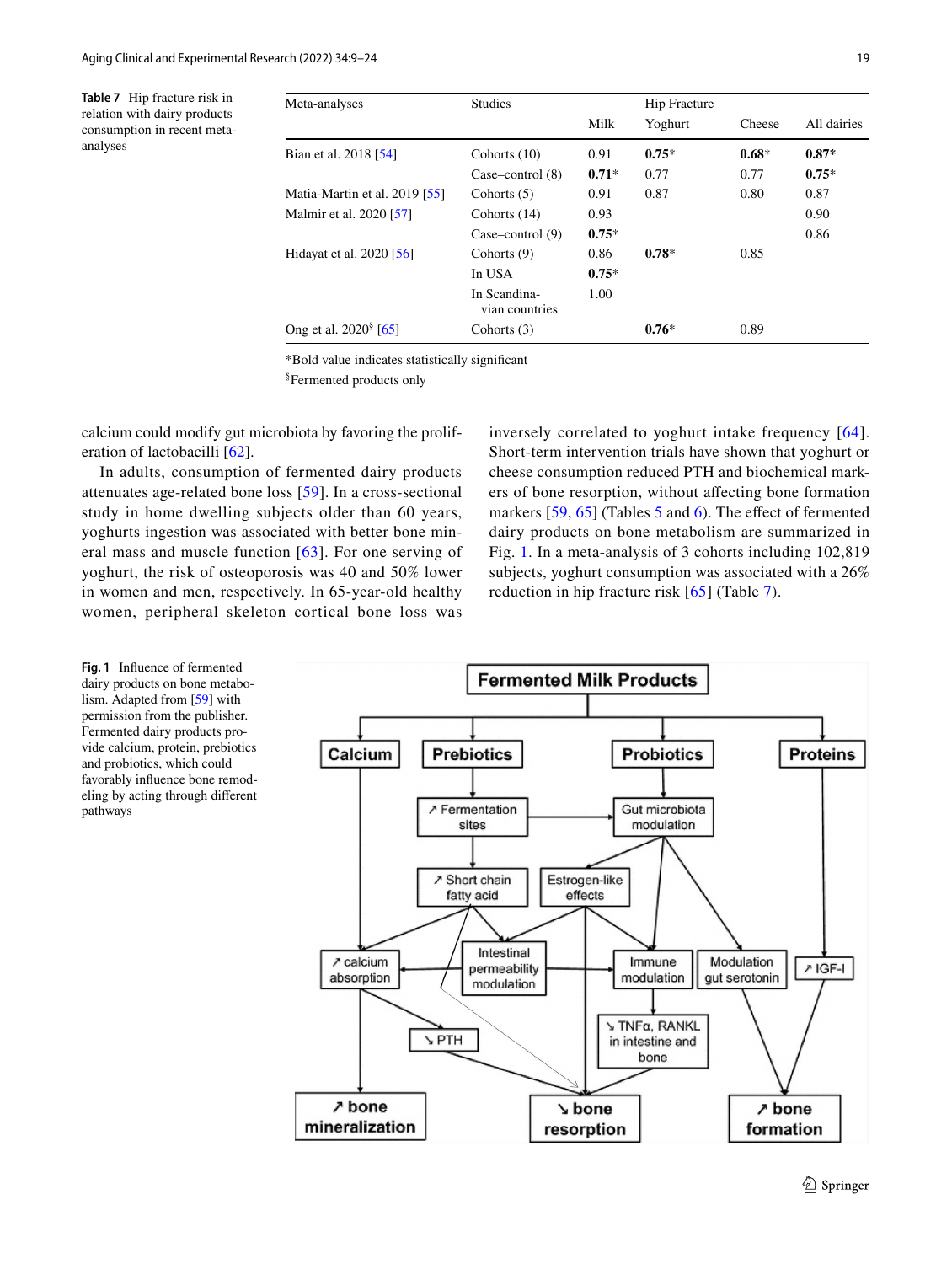#### **Tolerance to dairy products and safety**

The milk of ruminants contains around 5% lactose, a disaccharide composed of glucose and galactose (Table [2](#page-1-1)). To be absorbed, lactose has to be hydrolyzed by the enzyme lactase. Individuals homozygous for CC alleles in the lactase gene are not able to digest lactose, and tend therefore to consume less milk as compared with lactase persistent subjects, because of symptoms of lactose intolerance like fatulence, abdominal pain and diarrhea, resulting from the fermentation of undigested lactose in the large intestine. A meta-analysis comparing lactose absorbers to lactase-defcient subjects, as determined by genetic testing or breath hydrogen test, in fve case–control studies, has not found a diference in areal BMD [\[66\]](#page-13-33). However, when expressed in *Z* score, i.e., age-adjusted, lumbar spine and total hip displayed lower BMD values in lactase-defcient subjects. Lactase persistence and lactase non persistence did not difer in terms of hip fracture risk [[67](#page-13-34)].

Another cause of intolerance to cow milk is the presence of A1 beta-casein, produced by some cow breeds, particularly those of European origin, instead of A2 betacasein, found in Asian or African cattle [[68\]](#page-13-35). Both betacasein proteins, which represent 30% of total protein content in cow milk, difer by only one nucleotide changing the codon in position 67 of the 209 amino acid protein, with a change of histidine to proline. A1 but not A2 betacasein digestion produces beta-casomorphin-7, which activates µ-opioid receptors located along the gastro-intestinal tract, and may account for an increase in gastro-intestinal transit time and abdominal pain. In a randomized, double-blind, cross-over trial, A1 beta-casein was associated with worst post-dairy abdominal discomfort, higher concentrations of infammation-related biomarkers and lower levels of short chain fatty acids, as compared to A2 betacasein [[69\]](#page-14-24). Digestion of A2 beta-casein is easier. Betacasomorphin-7 may be hydrolyzed by bacteria present in yoghurts during the fermenting process [[70\]](#page-14-25). Whether casomorphins are implicated in the modifed brain activity in regions that controls the processing of emotion and sensation in healthy women with a 4-week intake of fermented dairy products, is not known [[71](#page-14-26)].

Dairy is a major source of saturated fatty acids. Previous meta-analyses, on which many dietary guidelines are based, have considered saturated fatty acids as associated with increased risk of cardiovascular diseases [[72](#page-14-27)]. However, recent studies have indicated that all saturated fatty acids do not exert the adverse effect on cardiovascular disease as previously believed, and that the various saturated fatty acids exert very diferent biological effects, which are dependent on the food matrix  $[3, 73,$  $[3, 73,$  $[3, 73,$  $[3, 73,$ [74\]](#page-14-29). For instance, cheese could be expected to increase cardiovascular disease risk because of its high content of saturated fatty acids and sodium, but observational studies indicate in fact a reduction in blood pressure and lower risk of cardiovascular disease and stroke with increased cheese consumption [[3,](#page-12-2) [75](#page-14-30)]. Dairy fat eaten in the form of cheese afected blood lipids diferently from when the same constituents were ingested in different matrices [[76](#page-14-31)]. Total cholesterol levels were even lower when all fat nutrients were eaten in cheese matrix. An updated meta-analysis including 29 cohort studies found inverse associations between total intake of fermented milk products, including soured products, yoghurt and cheese, with mortality and risk of cardiovascular disease (relative risk for both: 0.98) [[77](#page-14-32)]. Neither plain milk nor low-fat milk were related to any increased risk of cardiovascular events. Risk of cardiovascular disease decreased by 2% per 10 g of cheese consumed per day. In a large cohort study of individuals aged 35–70 years enrolled from 21 countries in 5 continents, higher intake of total dairy  $(2 \times 2 \text{ servings per day})$ compared with no intake) was associated with a lower risk of total mortality, non-cardiovascular mortality, cardiovascular mortality and stroke. Higher intake  $(>1$  serving vs no intake) of milk and yoghurt was associated with lower risk of a composite outcome of the above events [[78\]](#page-14-33). Finally, intake of whole fat yoghurt or cheese in place of milk was associated with a lower risk of myocardial infarction during a median 15.9-year follow-up [[79](#page-14-34)].

# **Conclusions**

Among various nutrients, calcium and protein are of major importance for bone health. These nutrients are provided by dairy products. The latter contribute to meet nutrients needs. Intervention studies have shown benefcial efects of dairy products on bone mass accrual in children and adolescents, and on bone turnover in young and older adults. In observational studies, dairy products, particularly those fermented appear to be associated with a lower hip fracture risk.

**Funding** Open Access funding provided by Université de Genève. No funding.

#### **Declarations**

**Conflict of interest** Fees for lecture or consultation from Abiogen, Amgen, Danone, Echolight, European Milk Forum, Nestlé, ObsEva, Pfizer Consumer Health, Radius Health and Theramex.

**Ethical approval** No need for a review of published data.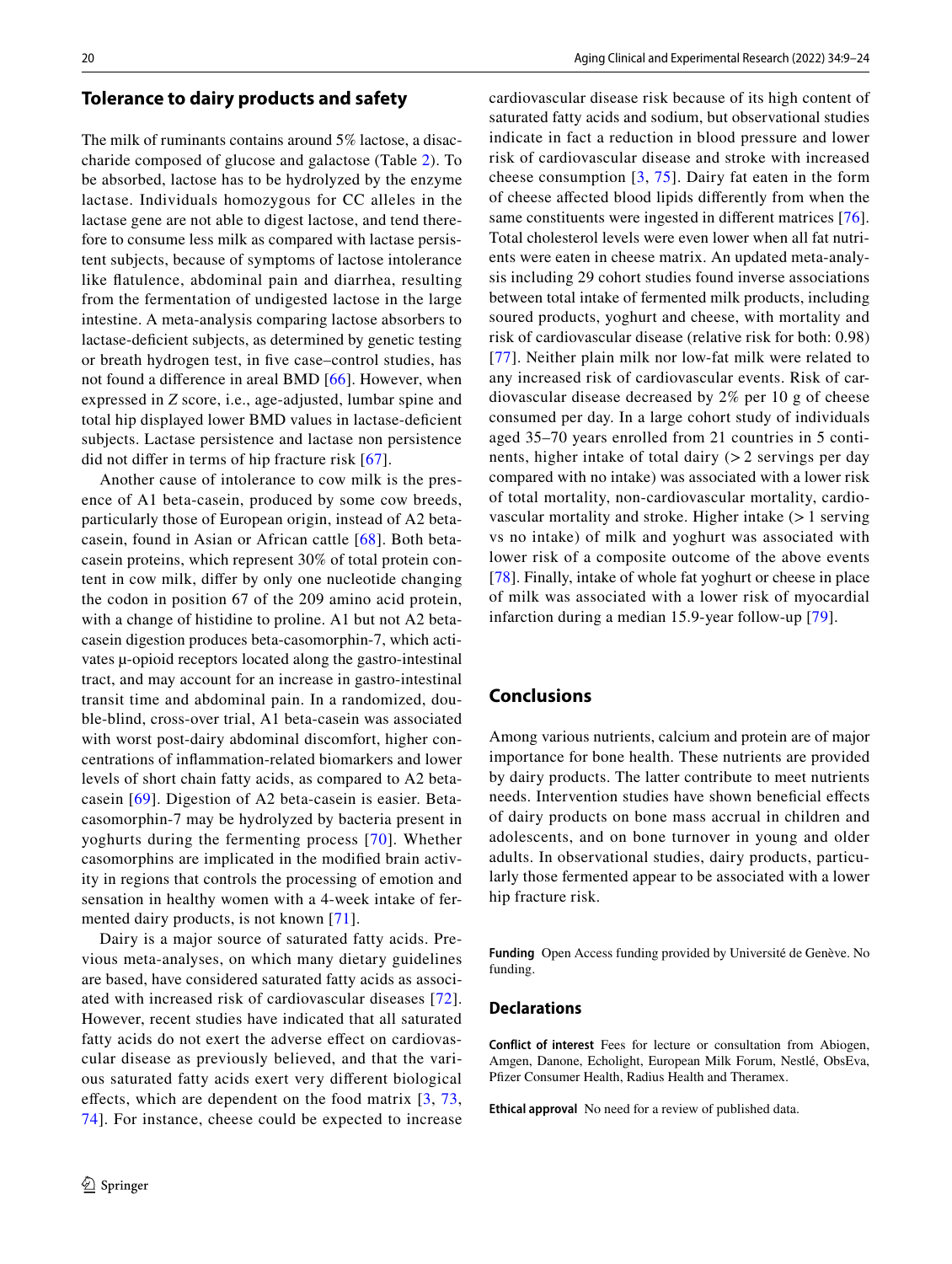**Statementof human and animal rights** This article does not contain any studies with human participants or animals not previously published. All procedures performed in the previously published by the author were in accordance with ethical standards of the institutional research committee and with the 1964 Helsinki Declaration and its later amendments.

**Informed consent** No need for a review of published data.

**Open Access** This article is licensed under a Creative Commons Attribution 4.0 International License, which permits use, sharing, adaptation, distribution and reproduction in any medium or format, as long as you give appropriate credit to the original author(s) and the source, provide a link to the Creative Commons licence, and indicate if changes were made. The images or other third party material in this article are included in the article's Creative Commons licence, unless indicated otherwise in a credit line to the material. If material is not included in the article's Creative Commons licence and your intended use is not permitted by statutory regulation or exceeds the permitted use, you will need to obtain permission directly from the copyright holder. To view a copy of this licence, visit <http://creativecommons.org/licenses/by/4.0/>.

## **References**

- <span id="page-12-0"></span>1. Rizzoli R, Bianchi ML, Garabedian M et al (2010) Maximizing bone mineral mass gain during growth for the prevention of fractures in the adolescents and the elderly. Bone 46:294–305
- <span id="page-12-1"></span>2. Ferrari S, Rizzoli R, Slosman D et al (1998) Familial resemblance for bone mineral mass is expressed before puberty. J Clin Endocrinol Metab 83:358–361
- <span id="page-12-2"></span>3. Geiker NRW, Mølgaard C, Iuliano S et al (2020) Impact of whole dairy matrix on musculoskeletal health and aging-current knowledge and research gaps. Osteoporos Int 31:601–615
- <span id="page-12-3"></span>4. Scholz-Ahrens KE, Ahrens F, Barth CA (2020) Nutritional and health attributes of milk and milk imitations. Eur J Nutr 59:19–34
- <span id="page-12-4"></span>5. Gorissen SHM, Crombag JJR, Senden JMG et al (2018) Protein content and amino acid composition of commercially available plant-based protein isolates. Amino Acids 50:1685–1695
- <span id="page-12-5"></span>6. Salque M, Bogucki PI, Pyzel J et al (2013) Earliest evidence for cheese making in the sixth millennium BC in northern Europe. Nature 493:522–525
- <span id="page-12-6"></span>7. McClure SB, Magill C, Podrug E et al (2018) Fatty acid specifc δ13C values reveal earliest Mediterranean cheese production 7,200 years ago. PLOS ONE 13:e0202807
- <span id="page-12-7"></span>8. Bleasdale M, Richter KK, Janzen A et al (2021) Ancient proteins provide evidence of dairy consumption in eastern Africa. Nat Commun 12:632
- <span id="page-12-8"></span>9. Winzenberg T, Shaw K, Fryer J et al (2006) Efects of calcium supplementation on bone density in healthy children: metaanalysis of randomised controlled trials. BMJ 333:775–778
- <span id="page-12-9"></span>10. Chevalley T, Rizzoli R, Hans D et al (2005) Interaction between calcium intake and menarcheal age on bone mass gain: an eight-year follow-up study from prepuberty to postmenarche. J Clin Endocrinol Metab 90:44–51
- <span id="page-12-10"></span>11. Arnold A, Dennison E, Kovacs CS et al (2021) Hormonal regulation of biomineralization. Nat Rev Endocrinol 17:261–275
- <span id="page-12-11"></span>12. Marcucci G, Masi L, Ferrarì S et al (2018) Phosphate wasting disorders in adults. Osteoporos Int 29:2369–2387
- <span id="page-12-12"></span>13. Tucker KL, Morita K, Qiao N et al (2006) Colas, but not other carbonated beverages, are associated with low bone mineral density in older women: the Framingham osteoporosis study. Am J Clin Nutr 84:936–942
- <span id="page-12-13"></span>14. Alexy U, Remer T, Manz F et al (2005) Long-term protein intake and dietary potential renal acid load are associated with bone modeling and remodeling at the proximal radius in healthy children. Am J Clin Nutr 82:1107–1114
- <span id="page-12-14"></span>15. Dawson-Hughes B, Harris SS, Rasmussen HM et al (2007) Comparative effects of oral aromatic and branched-chain amino acids on urine calcium excretion in humans. Osteoporos Int 18:955–961
- <span id="page-12-15"></span>16. Rizzoli R, Bonjour JP (2006) Physiology of calcium and phosphate homeostases. In: Seibel MJ, Robins SP, Bilezikian JP (eds) Dynamics of bone and cartilage metabolism, 2nd edn. Academic Press, San Diego, pp 345–360
- <span id="page-12-16"></span>17. Rizzoli R (2014) Dairy products, yogurts, and bone health. Am J Clin Nutr 99:1256s–1262s
- <span id="page-12-17"></span>18. Kouvelioti R, Josse AR, Klentrou P (2017) Efects of dairy consumption on body composition and bone properties in youth: a systematic review. Curr Dev Nutr 1:e001214
- <span id="page-12-18"></span>19. Goulding A, Rockell JE, Black RE et al (2004) Children who avoid drinking cow's milk are at increased risk for prepubertal bone fractures. J Am Diet Assoc 104:250–253
- <span id="page-12-19"></span>20. Konstantynowicz J, Nguyen TV, Kaczmarski M et al (2007) Fractures during growth: potential role of a milk-free diet. Osteoporos Int 18:1601–1607
- <span id="page-12-20"></span>21. Ganpule A, Yajnik CS, Fall CH et al (2006) Bone mass in Indian children–relationships to maternal nutritional status and diet during pregnancy: the Pune maternal nutrition study. J Clin Endocrinol Metab 91:2994–3001
- <span id="page-12-21"></span>22. Orr JB (1928) Infuence of amount of milk consumption on the rate of growth of school children. Br Med J 1:140–141
- <span id="page-12-22"></span>23. Leighton G, Clark ML (1929) Milk consumption and the growth of school children: second preliminary report on tests to the scottish board of health. Br Med J 1:23–25
- <span id="page-12-23"></span>24. Cadogan J, Eastell R, Jones N et al (1997) Milk intake and bone mineral acquisition in adolescent girls: randomised, controlled intervention trial. BMJ 315:1255–1260
- <span id="page-12-24"></span>25. Matkovic V, Landoll JD, Badenhop-Stevens NE et al (2004) Nutrition infuences skeletal development from childhood to adulthood: a study of hip, spine, and forearm in adolescent females. J Nutr 134:701s–705s
- <span id="page-12-25"></span>26. Cheng S, Lyytikainen A, Kroger H et al (2005) Efects of calcium, dairy product, and vitamin D supplementation on bone mass accrual and body composition in 10–12-y-old girls: a 2-y randomized trial. Am J Clin Nutr 82:1115–1126 (quiz 1147–1118)
- <span id="page-12-26"></span>27. Zhu K, Du X, Cowell CT et al (2005) Efects of school milk intervention on cortical bone accretion and indicators relevant to bone metabolism in Chinese girls aged 10–12 y in Beijing. Am J Clin Nutr 81:1168–1175
- <span id="page-12-27"></span>28. Kang K, Sotunde OF, Weiler HA (2019) Efects of milk and milk-product consumption on growth among children and adolescents aged 6–18 years: a meta-analysis of randomized controlled trials. Adv Nutr 10:250–261
- <span id="page-12-28"></span>29. United States Dept of Health and Human Services DoA (2010) Dietary Guidelines Advisory Committee Dietary
- <span id="page-12-29"></span>30. Rozenberg S, Body JJ, Bruyère O et al (2016) Efects of dairy products consumption on health: benefts and beliefs–a commentary from the Belgian bone club and the European society for clinical and economic aspects of osteoporosis, osteoarthritis and musculoskeletal diseases. Calcif Tissue Int 98:1–17
- <span id="page-12-30"></span>31. Hernandez CJ, Beaupré GS, Carter DR (2003) A theoretical analysis of the relative infuences of peak BMD, age-related bone loss and menopause on the development of osteoporosis. Osteoporos Int 14:843–847
- <span id="page-12-31"></span>32. Murphy S, Khaw KT, May H et al (1994) Milk consumption and bone mineral density in middle aged and elderly women. BMJ 308:939–941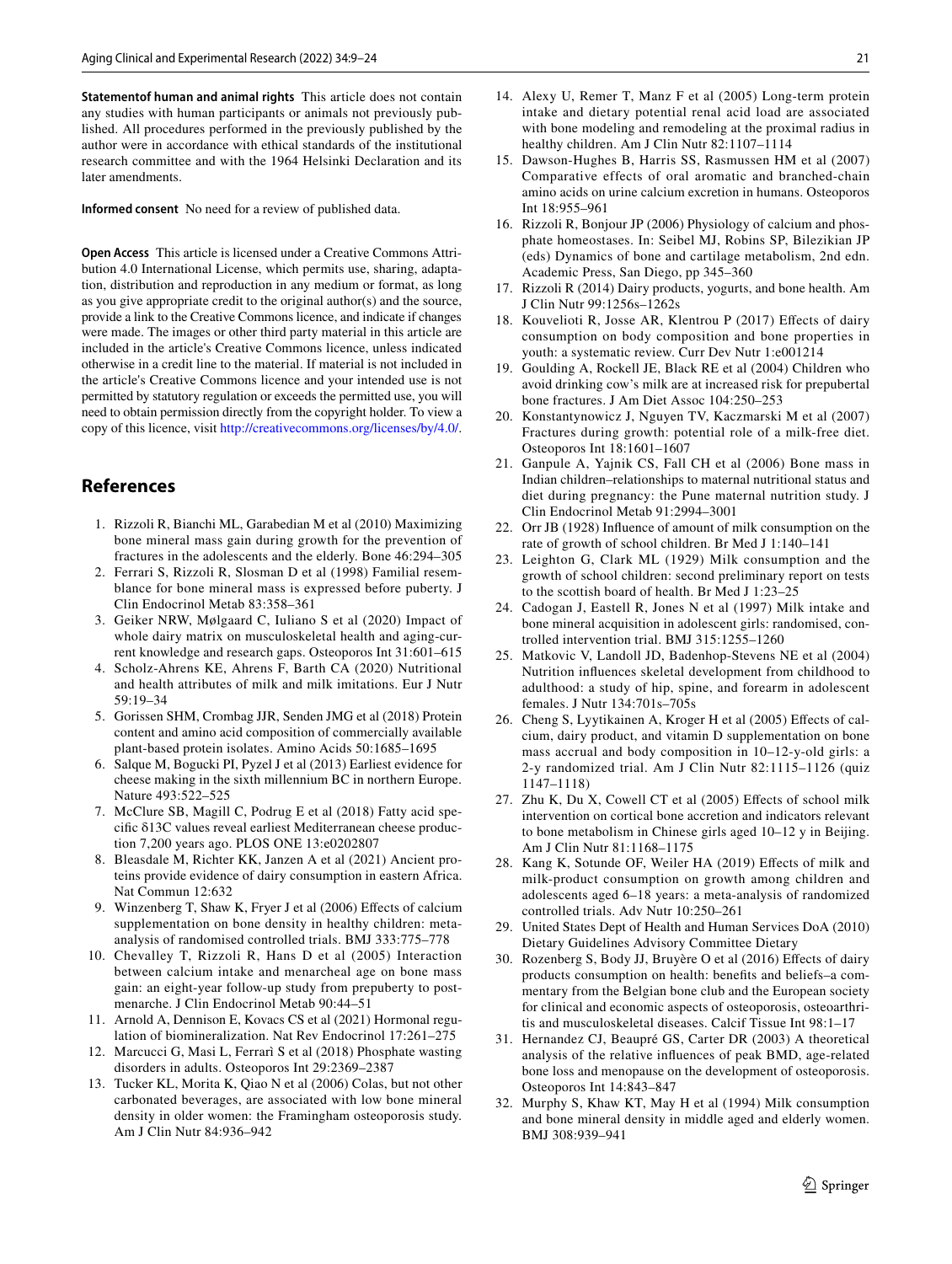<span id="page-13-0"></span>33. Opotowsky AR, Bilezikian JP (2003) Racial diferences in the efect of early milk consumption on peak and postmenopausal bone mineral density. J Bone Miner Res 18:1978–1988

<span id="page-13-1"></span>34. Kalkwarf HJ, Khoury JC, Lanphear BP (2003) Milk intake during childhood and adolescence, adult bone density, and osteoporotic fractures in US women. Am J Clin Nutr 77:257–265

- <span id="page-13-2"></span>35. Kalkwarf HJ (2007) Childhood and adolescent milk intake and adult bone health. In: Burckhardt P, Dawson-Hughes B, Heaney R (eds) Nutritional aspects of osteoporosis 2006. Elsevier B.V, Amsterdam, pp 39–49
- <span id="page-13-3"></span>36. Feskanich D, Bischof-Ferrari HA, Frazier AL et al (2014) Milk consumption during teenage years and risk of hip fractures in older adults. JAMA Pediatr 168:54–60
- <span id="page-13-4"></span>37. Harvey NC, Biver E, Kaufman JM et al (2017) The role of calcium supplementation in healthy musculoskeletal ageing: an expert consensus meeting of the european society for clinical and economic aspects of osteoporosis, osteoarthritis and musculoskeletal diseases (ESCEO) and the international foundation for osteoporosis (IOF). Osteoporos Int 28:447–462
- <span id="page-13-5"></span>38. Yao P, Bennett D, Mafham M et al (2019) Vitamin D and calcium for the prevention of fracture: a systematic review and meta-analysis. JAMA Netw Open 2:e1917789
- <span id="page-13-6"></span>39. Chung M, Tang AM, Fu Z et al (2016) Calcium intake and cardiovascular disease risk: an updated systematic review and metaanalysis. Ann Intern Med 165:856–866
- <span id="page-13-7"></span>40. Rizzoli R, Biver E, Bonjour JP et al (2018) Benefts and safety of dietary protein for bone health-an expert consensus paper endorsed by the European society for clinical and economical aspects of osteopororosis, osteoarthritis, and musculoskeletal diseases and by the international osteoporosis foundation. Osteoporos Int 29:1933–1948
- <span id="page-13-8"></span>41. Papageorgiou M, Merminod F, Chevalley T et al (2020) Associations between age-related changes in bone microstructure and strength and dietary acid load in a cohort of community-dwelling, healthy men and postmenopausal women. Am J Clin Nutr 112:1120–1131
- <span id="page-13-9"></span>42. Josse AR, Ludwa IA, Kouvelioti R et al (2020) Dairy product intake decreases bone resorption following a 12-week diet and exercise intervention in overweight and obese adolescent girls. Pediatr Res 88:910
- <span id="page-13-10"></span>43. Iguacel I, Miguel-Berges ML, Gómez-Bruton A et al (2019) Veganism, vegetarianism, bone mineral density, and fracture risk: a systematic review and meta-analysis. Nutr Rev 77:1–18
- <span id="page-13-11"></span>44. Fabiani R, Naldini G, Chiavarini M (2019) Dietary patterns in relation to low bone mineral density and fracture risk: a systematic review and meta-analysis. Adv Nutr 10:219–236
- <span id="page-13-13"></span>45. Dawson-Hughes B, Harris SS (2002) Calcium intake infuences the association of protein intake with rates of bone loss in elderly men and women. Am J Clin Nutr 75:773–779
- <span id="page-13-14"></span>46. Hallkvist OM, Johansson J, Nordström A et al (2018) Dairy product intake and bone properties in 70-year-old men and women. Arch Osteoporos 13:9
- <span id="page-13-15"></span>47. Durosier-Izart C, Biver E, Merminod F et al (2017) Peripheral skeleton bone strength is positively correlated with total and dairy protein intakes in healthy postmenopausal women. Am J Clin Nutr 105:513–525
- <span id="page-13-16"></span>48. Langsetmo L, Shikany JM, Burghardt AJ et al (2018) High dairy protein intake is associated with greater bone strength parameters at the distal radius and tibia in older men: a cross-sectional study. Osteoporos Int 29:69–77
- <span id="page-13-12"></span>49. Gui JC, Brašić JR, Liu XD et al (2012) Bone mineral density in postmenopausal Chinese women treated with calcium fortifcation in soymilk and cow's milk. Osteoporos Int 23:1563–1570
- <span id="page-13-17"></span>50. Shi Y, Zhan Y, Chen Y et al (2020) Efects of dairy products on bone mineral density in healthy postmenopausal women: a

systematic review and meta-analysis of randomized controlled trials. Arch Osteoporos 15:48

- <span id="page-13-18"></span>51. Feskanich D, Meyer HE, Fung TT et al (2018) Milk and other dairy foods and risk of hip fracture in men and women. Osteoporos Int 29:385–396
- <span id="page-13-19"></span>52. Holvik K, Meyer HE, Laake I et al (2018) Milk drinking and risk of hip fracture. The Norwegian epidemiologic osteoporosis studies (NOREPOS). Br J Nutr 121:709
- <span id="page-13-20"></span>53. Michaëlsson K, Wolk A, Langenskiöld S et al (2014) Milk intake and risk of mortality and fractures in women and men: cohort studies. Bmj 349:g6015
- <span id="page-13-21"></span>54. Bian S, Hu J, Zhang K et al (2018) Dairy product consumption and risk of hip fracture: a systematic review and meta-analysis. BMC Public Health 18:165
- <span id="page-13-31"></span>55. Matía-Martín P, Torrego-Ellacuría M, Larrad-Sainz A et al (2019) Efects of milk and dairy products on the prevention of osteoporosis and osteoporotic fractures in Europeans and nonhispanic whites from north America: a systematic review and updated meta-analysis. Adv Nutr 10:S120-s143
- <span id="page-13-32"></span>56. Hidayat K, Du X, Shi BM et al (2020) Systematic review and meta-analysis of the association between dairy consumption and the risk of hip fracture: critical interpretation of the currently available evidence. Osteoporos Int 31:1411
- <span id="page-13-22"></span>57. Malmir H, Larijani B, Esmaillzadeh A (2020) Consumption of milk and dairy products and risk of osteoporosis and hip fracture: a systematic review and meta-analysis. Crit Rev Food Sci Nutr 60:1722–1737
- <span id="page-13-23"></span>58. Wallace TC, Jun S, Zou P et al (2020) Dairy intake is not associated with improvements in bone mineral density or risk of fractures across the menopause transition: data from the study of women's health across the nation. Menopause 27:879
- <span id="page-13-24"></span>59. Rizzoli R, Biver E (2018) Efects of fermented milk products on bone. Calcif Tissue Int 102:489–500
- <span id="page-13-25"></span>60. Rizzoli R (2019) Nutritional infuence on bone: role of gut microbiota. Aging Clin Exp Res 31:743–751
- <span id="page-13-26"></span>61. Donovan SM, Comstock SS (2016) Human milk oligosaccharides infuence neonatal mucosal and systemic immunity. Ann Nutr Metab 69(Suppl 2):42–51
- <span id="page-13-27"></span>62. Gomes JM, Costa JA, Alfenas RC (2015) Could the benefcial efects of dietary calcium on obesity and diabetes control be mediated by changes in intestinal microbiota and integrity? Br J Nutr 114:1756–1765
- <span id="page-13-28"></span>63. Laird E, Molloy AM, McNulty H et al (2017) Greater yogurt consumption is associated with increased bone mineral density and physical function in older adults. Osteoporos Int 28:2409–2419
- <span id="page-13-29"></span>64. Biver E, Durosier-Izart C, Merminod F et al (2018) Fermented dairy products consumption is associated with attenuated cortical bone loss independently of total calcium, protein, and energy intakes in healthy postmenopausal women. Osteoporos Int 29:1771–1782
- <span id="page-13-30"></span>65. Ong AM, Kang K, Weiler HA et al (2020) Fermented milk products and bone health in postmenopausal women: a systematic review of randomized controlled trials, prospective cohorts, and case-control studies. Adv Nutr 11:251–265
- <span id="page-13-33"></span>66. Treister-Goltzman Y, Friger M, Peleg R (2018) Does primary lactase deficiency reduce bone mineral density in postmenopausal women? A systematic review and meta-analysis. Osteoporos Int 29:2399–2407
- <span id="page-13-34"></span>67. Bergholdt HKM, Larsen MK, Varbo A et al (2018) Lactase persistence, milk intake, hip fracture and bone mineral density: a study of 97 811 Danish individuals and a meta-analysis. J Intern Med 284:254–269
- <span id="page-13-35"></span>68. Kay SS, Delgado S, Mittal J et al (2021) Beneficial effects of milk having a2 β-casein protein: myth or reality? J Nutr 151:1061–1072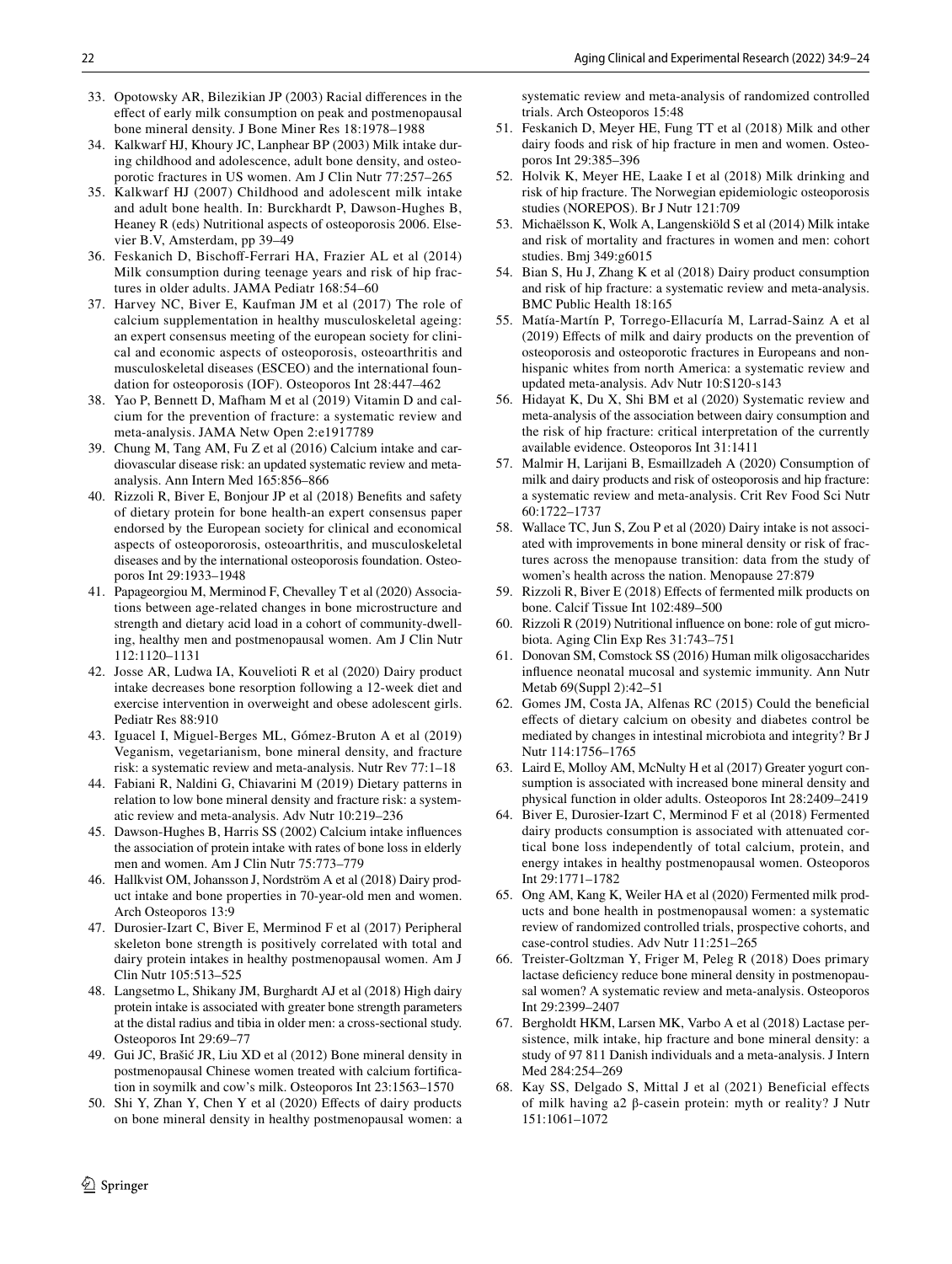- <span id="page-14-24"></span>69. Jianqin S, Leiming X, Lu X et al (2016) Efects of milk containing only A2 beta-casein versus milk containing both A1 and A2 beta-casein proteins on gastrointestinal physiology, symptoms of discomfort, and cognitive behavior of people with self-reported intolerance to traditional cows' milk. Nutr J 15:35
- <span id="page-14-25"></span>70. Nguyen DD, Busetti F, Johnson SK et al (2018) Degradation of β-casomorphins and identifcation of degradation products during yoghurt processing using liquid chromatography coupled with high resolution mass spectrometry. Food Res Int 106:98–104
- <span id="page-14-26"></span>71. Tillisch K, Labus J, Kilpatrick L et al (2013) Consumption of fermented milk product with probiotic modulates brain activity. Gastroenterology 144:1394–1401, 1401.e1391–1394
- <span id="page-14-27"></span>72. de Oliveira-Otto MC, Mozafarian D, Kromhout D et al (2012) Dietary intake of saturated fat by food source and incident cardiovascular disease: the multi-ethnic study of atherosclerosis. Am J Clin Nutr 96:397–404
- <span id="page-14-28"></span>73. Chowdhury R, Warnakula S, Kunutsor S et al (2014) Association of dietary, circulating, and supplement fatty acids with coronary risk: a systematic review and meta-analysis. Ann Intern Med 160:398–406
- <span id="page-14-29"></span>74. de Souza RJ, Mente A, Maroleanu A et al (2015) Intake of saturated and trans unsaturated fatty acids and risk of all cause mortality, cardiovascular disease, and type 2 diabetes: systematic review and meta-analysis of observational studies. Bmj 351:h3978
- <span id="page-14-30"></span>75. Pichler G, Amigo N, Tellez-Plaza M et al (2018) LDL particle size and composition and incident cardiovascular disease in a south-European population: the hortega-liposcale follow-up study. Int J Cardiol 264:172–178
- <span id="page-14-31"></span>76. Feeney EL, Barron R, Dible V et al (2018) Dairy matrix efects: response to consumption of dairy fat difers when eaten within the cheese matrix-a randomized controlled trial. Am J Clin Nutr 108:667–674
- <span id="page-14-32"></span>77. Guo J, Astrup A, Lovegrove JA et al (2017) Milk and dairy consumption and risk of cardiovascular diseases and all-cause mortality: dose-response meta-analysis of prospective cohort studies. Eur J Epidemiol 32:269–287
- <span id="page-14-33"></span>78. Dehghan M, Mente A, Rangarajan S et al (2018) Association of dairy intake with cardiovascular disease and mortality in 21 countries from fve continents (PURE): a prospective cohort study. Lancet 392:2288–2297
- <span id="page-14-34"></span>79. Kvist K, Laursen ASD, Overvad K et al (2020) Substitution of milk with whole-fat yogurt products or cheese is associated with a lower risk of myocardial infarction: the danish diet, cancer and health cohort. J Nutr 150:1252–1258
- <span id="page-14-0"></span>80. Sabahelkhier MK, Faten MM, Omer FJ (2012) Comparative determination of biochemical constituents between animals (goat, sheep, cow and camel) milk with human milk. Res J Recent Sci 1:69–71
- <span id="page-14-1"></span>81. Baker IA, Elwood PC, Hughes J et al (1980) A randomised controlled trial of the efect of the provision of free school milk on the growth of children. J Epidemiol Community Health 34:31–34
- <span id="page-14-2"></span>82. Chan GM, Hoffman K, McMurry M (1995) Effects of dairy products on bone and body composition in pubertal girls. J Pediatr 126:551–556
- <span id="page-14-3"></span>83. Du X, Zhu K, Trube A et al (2004) School-milk intervention trial enhances growth and bone mineral accretion in Chinese girls aged 10–12 years in Beijing. Br J Nutr 92:159–168
- <span id="page-14-4"></span>84. Lau EM, Lynn H, Chan YH et al (2004) Benefts of milk powder supplementation on bone accretion in Chinese children. Osteoporos Int 15:654–658
- <span id="page-14-5"></span>Lu JX, Pan H, Hu XQ et al (2019) Effects of milk powder intervention on bone mineral density and indicators related

to bone metabolism in Chinese adolescents. Osteoporos Int 30:2231–2239

- <span id="page-14-6"></span>86. Merrilees MJ, Smart EJ, Gilchrist NL et al (2000) Efects of diary food supplements on bone mineral density in teenage girls. Eur J Nutr 39:256–262
- <span id="page-14-7"></span>87. Vogel KA, Martin BR, McCabe LD et al (2017) The efect of dairy intake on bone mass and body composition in early pubertal girls and boys: a randomized controlled trial. Am J Clin Nutr 105:1214–1229
- <span id="page-14-8"></span>88. Volek JS, Gómez AL, Scheett TP et al (2003) Increasing fluid milk favorably affects bone mineral density responses to resistance training in adolescent boys. J Am Diet Assoc 103:1353–1356
- <span id="page-14-9"></span>89. Zhu K, Greenfeld H, Du X et al (2008) Efects of two years' milk supplementation on size-corrected bone mineral density of Chinese girls. Asia Pac J Clin Nutr 17(Suppl 1):147–150
- <span id="page-14-11"></span>90. Baran D, Sorensen A, Grimes J et al (1990) Dietary modifcation with dairy products for preventing vertebral bone loss in premenopausal women: a three-year prospective study. J Clin Endocrinol Metab 70:264–270
- <span id="page-14-12"></span>91. Bonjour JP, Brandolini-Bunlon M, Boirie Y et al (2008) Inhibition of bone turnover by milk intake in postmenopausal women. Br J Nutr 100:866–874
- <span id="page-14-10"></span>92. Bonjour JP, Benoit V, Pourchaire O et al (2009) Inhibition of markers of bone resorption by consumption of vitamin D and calcium-fortifed soft plain cheese by institutionalised elderly women. Br J Nutr 102:962–966
- <span id="page-14-13"></span>93. Bonjour JP, Benoit V, Rousseau B et al (2012) Consumption of vitamin D-and calcium-fortifed soft white cheese lowers the biochemical marker of bone resorption TRAP 5b in postmenopausal women at moderate risk of osteoporosis fracture. J Nutr 142:698–703
- <span id="page-14-14"></span>94. Chee WS, Suriah AR, Chan SP et al (2003) The efect of milk supplementation on bone mineral density in postmenopausal Chinese women in Malaysia. Osteoporos Int 14:828–834
- <span id="page-14-15"></span>95. Ting GP, Tan SY, Chan SP et al (2007) A follow-up study on the efects of a milk supplement on bone mineral density of postmenopausal Chinese women in Malaysia. J Nutr Health Aging 11:69–73
- <span id="page-14-16"></span>96. Chen Y, Zhang Q, Wang Y et al (2015) Estimating the causal efect of milk powder supplementation on bone mineral density: a randomized controlled trial with both non-compliance and loss to follow-up. Eur J Clin Nutr 69:824–830
- <span id="page-14-19"></span>97. Daly RM, Brown M, Bass S et al (2006) Calcium- and vitamin D3-fortifed milk reduces bone loss at clinically relevant skeletal sites in older men: a 2-year randomized controlled trial. J Bone Miner Res 21:397–405
- <span id="page-14-20"></span>98. Daly RM, Petrass N, Bass S et al (2008) The skeletal benefts of calcium- and vitamin D3-fortifed milk are sustained in older men after withdrawal of supplementation: an 18-mo follow-up study. Am J Clin Nutr 87:771–777
- <span id="page-14-21"></span>99. Green JH, Booth C, Bunning R (2002) Impact of supplementary high calcium milk with additional magnesium on parathyroid hormone and biochemical markers of bone turnover in postmenopausal women. Asia Pac J Clin Nutr 11:268–273
- <span id="page-14-22"></span>100. Heaney RP, McCarron DA, Dawson-Hughes B et al (1999) Dietary changes favorably afect bone remodeling in older adults. J Am Diet Assoc 99:1228–1233
- <span id="page-14-23"></span>101. Heaney RP, Raferty K, Dowell MS (2002) Efect of yogurt on a urinary marker of bone resorption in postmenopausal women. J Am Diet Assoc 102:1672–1674
- <span id="page-14-17"></span>102. Josse AR, Tang JE, Tarnopolsky MA et al (2010) Body composition and strength changes in women with milk and resistance exercise. Med Sci Sports Exerc 42:1122–1130
- <span id="page-14-18"></span>103. Josse AR, Atkinson SA, Tarnopolsky MA et al (2012) Diets higher in dairy foods and dietary protein support bone health